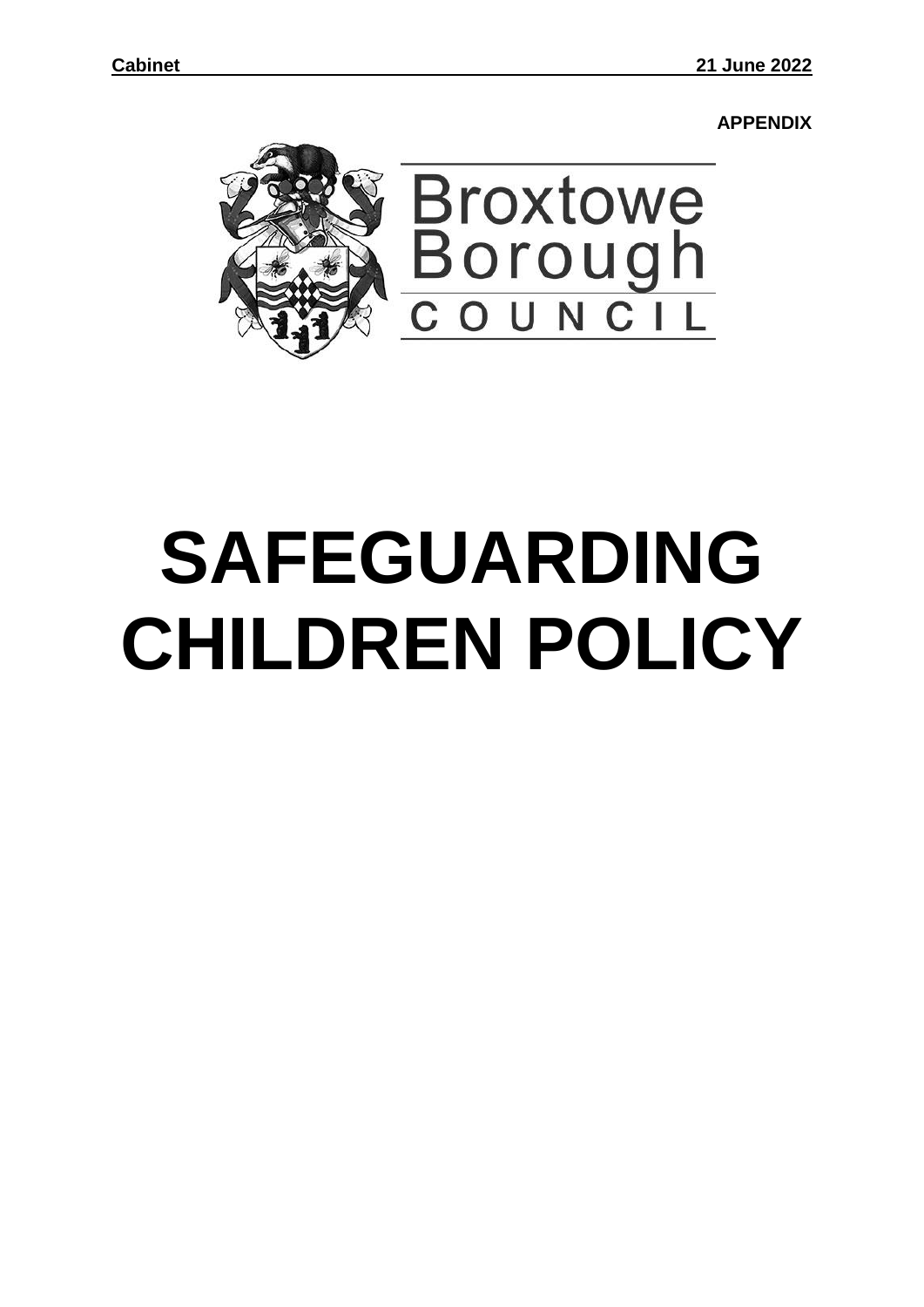# **CONTENTS**

| Section 1<br>Section 2<br>Section 3<br>Section 4 | Introduction<br>Aim<br>Objectives<br>Scope<br>Roles and Responsibilities<br>Nottinghamshire Safeguarding Children Partnership<br>4.1<br>4.2<br><b>Elected Members</b><br>4.3<br>General Management Team and Heads of Service<br>4.4<br><b>Designated Lead Officer</b><br>Safeguarding Co-ordinator<br>4.5<br>4.6<br><b>Head of Human Resources</b><br>4.7<br><b>Department Safeguarding Officers</b><br>4.8<br>All employees<br>4.9<br>Contractors and other agencies<br>4.10<br><b>Lead Agencies</b>                                                                                                                                                                        |  |  |
|--------------------------------------------------|------------------------------------------------------------------------------------------------------------------------------------------------------------------------------------------------------------------------------------------------------------------------------------------------------------------------------------------------------------------------------------------------------------------------------------------------------------------------------------------------------------------------------------------------------------------------------------------------------------------------------------------------------------------------------|--|--|
| Section 5                                        | <b>Other Relevant issues</b><br>5.1<br>Licensing<br>5.2<br>Health and Safety at Work<br>5.3<br>Homelessness<br>5.4 Photography<br>5.5<br>Human trafficking<br><b>Child Sexual Exploitation</b><br>5.6<br>Temporary, External, and Agency Staff<br>5.7<br>Information sharing<br>5.8                                                                                                                                                                                                                                                                                                                                                                                          |  |  |
| Section 6                                        | Dealing with Incidents and Concerns                                                                                                                                                                                                                                                                                                                                                                                                                                                                                                                                                                                                                                          |  |  |
| Section 7                                        | Procedures and Information                                                                                                                                                                                                                                                                                                                                                                                                                                                                                                                                                                                                                                                   |  |  |
| Appendices                                       | A – Reporting a safeguarding children concern<br>B – Reporting an immediate safeguarding children concern<br>C – Disclosure of information from a child<br>$D$ – Disclosure from a member of the public<br>$E -$ Councillors guide to reporting a safeguarding children<br>concern<br>F - Concerns about a staff member or councillor in respect of<br>safeguarding children<br>G - Supplementary reporting form in respect of Child Sexual<br>Exploitation<br>H – Policy statement and procedure template for voluntary<br>organisations<br>I - Guidelines for conduct when working/having contact with<br>children<br>$J$ – List of contacts<br>$K -$ Signs of child abuse |  |  |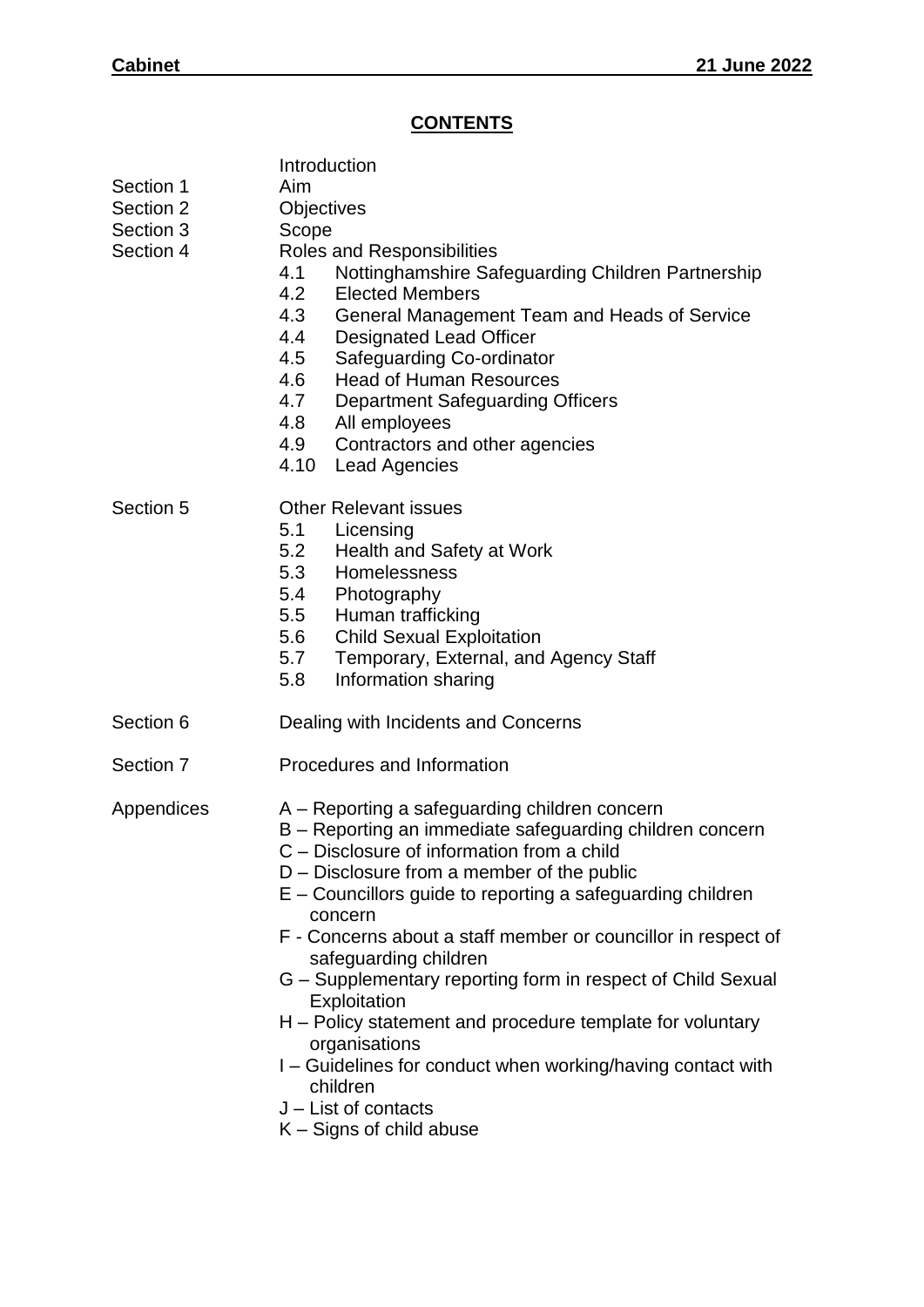### **INTRODUCTION**

Broxtowe Borough Council (the Council) has a specific statutory duty under Section 11 of the Children Act 2004 to make arrangements for ensuring that its functions, and services provided on its behalf, are discharged with regard to the need to safeguard and promote the welfare of children. This includes safe recruitment practices for individuals whom the Council permits to work regularly with children, and, when required, obtaining criminal record checks.

Safeguarding and promoting the welfare of children is defined in Government Guidance 'Working Together to Safeguard Children 2018' as:

- protecting children from maltreatment
- preventing impairment of children's health or development
- ensuring that children grow up in circumstances consistent with the provision of safe and effective care; and
- taking action to enable all children to have the best outcomes

As such, the Council is responsible for ensuring that employees are competent and confident in carrying out their responsibilities for safeguarding and promoting the welfare of children and young people. This includes ensuring employees are aware of how to recognise and respond to safeguarding concerns, including signs of possible maltreatment. The Council is therefore committed to ensuring the availability of adequate resources and support for employee training and development.

In accordance with the Children Act 1989 and 2004, a child is any person who has not yet reached their 18th birthday (including unborn babies). Therefore, for the purpose of this Safeguarding Children Policy, any reference to children and young people means those under the age of 18.

This policy is intended to clarify individual roles and responsibilities, raise awareness and reassure employees that there are clear processes in place should they have any concerns or in the rare event that an allegation is made against an individual employee. The procedures complement those of the Nottinghamshire Safeguarding Children Partnership. These may be referred to for further guidance as necessary and can be found at: <https://nscp.nottinghamshire.gov.uk/policy-guidance/>

Even though many councillors, employees and contractors have limited contact with children as part of their duties and responsibilities for the Council, everyone should be aware of the potential indicators of abuse and be clear about what to do if they have concerns.

There are four types of abuse that can affect children and young people: Physical, Emotional, Sexual, and Neglect. Types of abuse is covered in more detail in Appendix K.

It is not the responsibility of any councillor, employee or contractor to determine whether abuse is taking place. Concerns, incidents or allegations must be reported. The role of the councillor, employee or contractor is to refer the case to the appropriate person, not to investigate or make a judgement. Reporting and other procedures are listed in Section 7 and detailed in the subsequent appendices.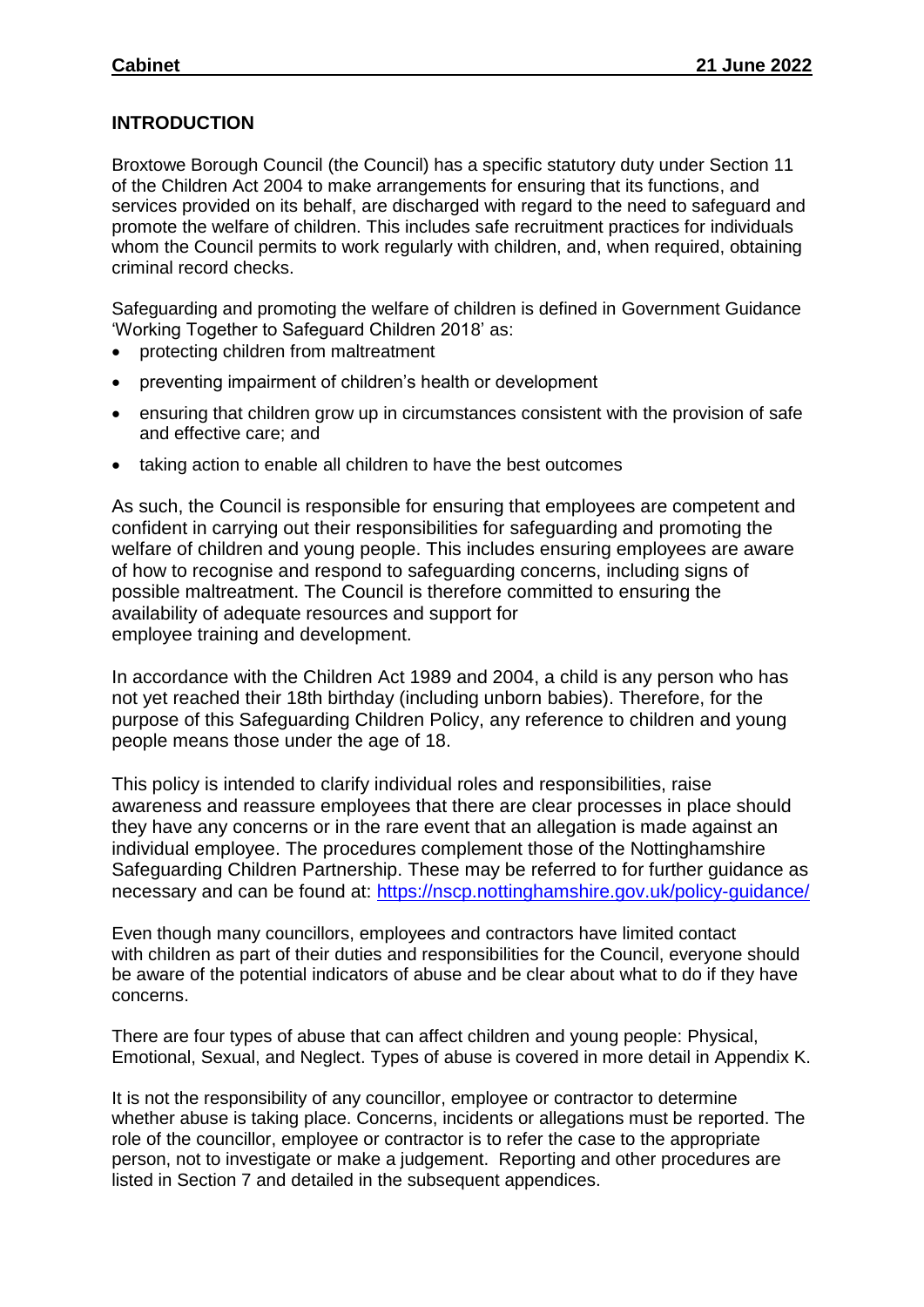#### **1.0 AIM**

To safeguard and promote the welfare of children in all aspects of the provision of Broxtowe Borough Council's services.

# **2.0 OBJECTIVES**

To achieve its aim, Broxtowe Borough Council has set the following objectives:

- To fully assist Nottinghamshire County Council and other relevant agencies in the safeguarding and promotion of the welfare of children.
- To provide employees, councillors and volunteers (working on behalf of the Council) with training, guidance and support to assist them in recognising and responding to indicators of possible abuse or neglect
- To ensure that all employees working with children can identify the signs and symptoms of the four main types of abuse (physical abuse, sexual abuse, emotional abuse, and neglect).
- To ensure that all employees understand and follow the relevant procedures when they have concerns about child abuse or neglect.
- To ensure that the necessary enhanced Disclosure and Barring Service (DBS) checks are completed, as determined by the Council's Recruitment and Selection Policy, for employees that work with or have significant access to children.
- To ensure that the necessary child protection training, information and guidance is made available to all appropriate individuals, clubs, groups, societies and organisations that organise activities for children on behalf of, or within buildings, facilities or on land provided by the Council.
- To provide guidance to all councillors and employees on appropriate and safe working practices when working with children.

# **3.0 SCOPE**

This policy is applicable to all of the Council's functions and services, as well as the operations of partners, contractors and voluntary organisations that deliver services for the Council, through grant or contract arrangements. Such organisations must maintain or develop their own safeguarding policy statement and procedures to reflect this policy.

# **4.0 ROLES AND RESPONSIBILITIES**

**All individuals, contractors and agencies have a duty to ensure they are familiar with and can access the Council's reporting safeguarding procedures, or are familiar with and can access those of their own company / agency.**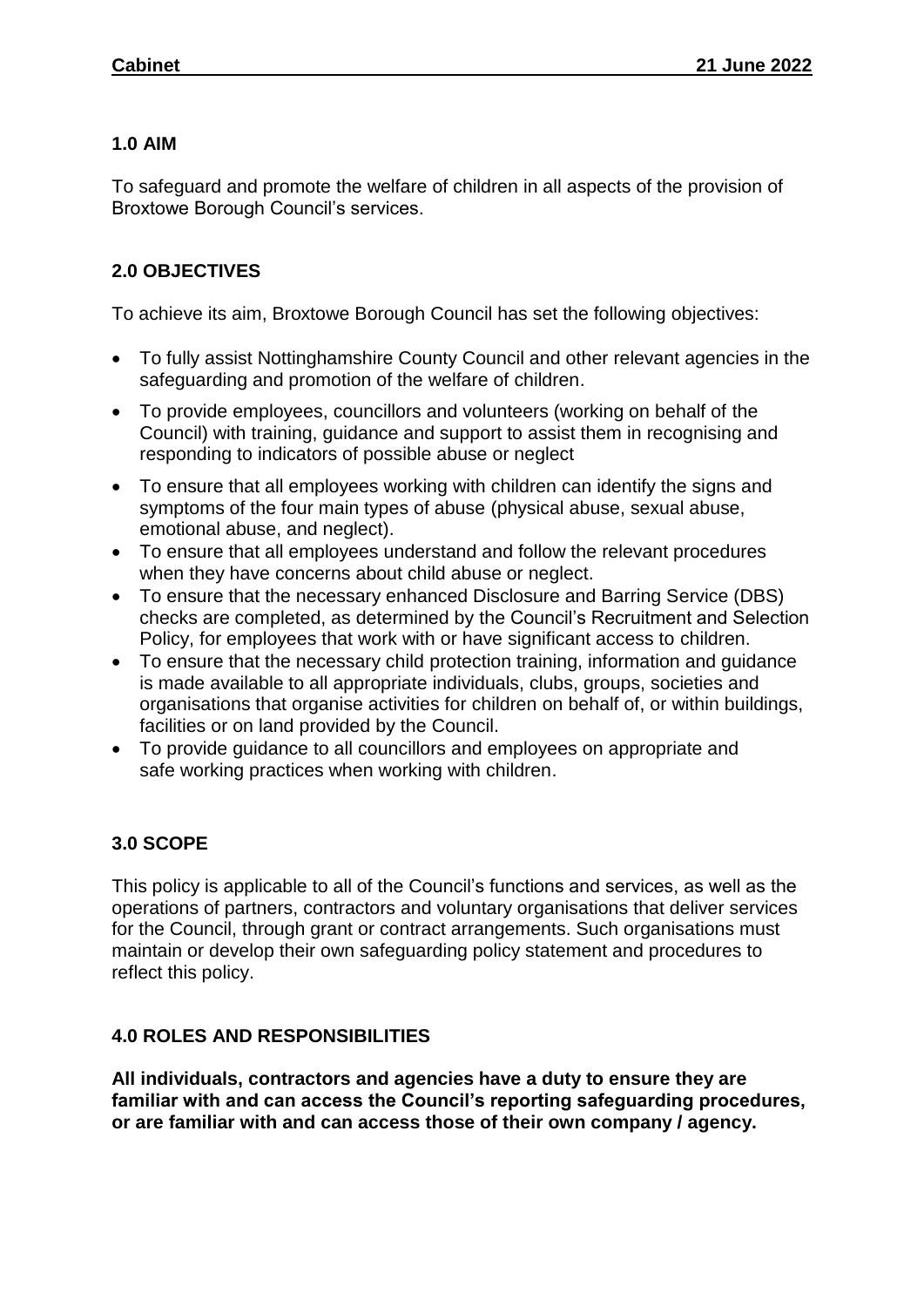### **4.1 Nottinghamshire Safeguarding Children Partnership**

Nottinghamshire Safeguarding Children Partnership provides the safeguarding arrangements required under the Children and Social Work Act 2017 and the statutory guidance 'Working Together to Safeguard Children 2018'. The purpose of safeguarding arrangements is to support and enable local organisations and agencies to work together to safeguard and promote the welfare of children. The partnership was formed on 1 January 2019 and intends to build on the strengths of the previous arrangements under the Local Safeguarding Children Board (LSCB). Through the introduction of new arrangements, in compliance with the legislation, the partnership is particularly seeking to achieve the following:

- Clear accountability the safeguarding partners (Police, National Health Service and local authority) have a joint and equal responsibility for setting up the arrangements and making sure they work.
- Faster response to serious child safeguarding cases including undertaking 'Rapid Reviews' to identify if any immediate action is needed to ensure children's safety, identify any learning or improvements needed, and consider whether a more in depth Child Safeguarding Practice Review is needed.
- Engage with a wider range of organisations and connect better with lead safeguarding practitioners.
- Provide a streamlined structure, reducing duplication and lessening the demand on safeguarding leads to attend meetings.

The vision for the partnership is 'That children and young people in Nottinghamshire grow up in a safe and stable environment and are supported to lead healthy, happy and fulfilling lives

The safeguarding partners responsible for the safeguarding arrangements under the Nottinghamshire Safeguarding Children Partnership are Nottinghamshire County Council, Nottinghamshire Police, and the National Health Service.

All three safeguarding partners have equal and joint responsibility for local safeguarding arrangements. In situations that require a clear, single point of leadership, the safeguarding partners will decide who should take the lead on that issue.

The safeguarding partners are obliged to set out within their arrangements which organisations and agencies are required to work as part of those arrangements to safeguard and promote the welfare of local children. These organisations and agencies are referred to as relevant agencies and when nominated by the safeguarding partners as a relevant agency, organisations should act in accordance with the arrangements.

Acting in accordance with the safeguarding arrangements requires safeguarding partners and relevant agencies to work together and:

- Fully engage with the Nottinghamshire Safeguarding Children Partnership functions.
- Provide information which enables and assists the safeguarding partners to perform their functions to safeguard and promote the welfare of children in their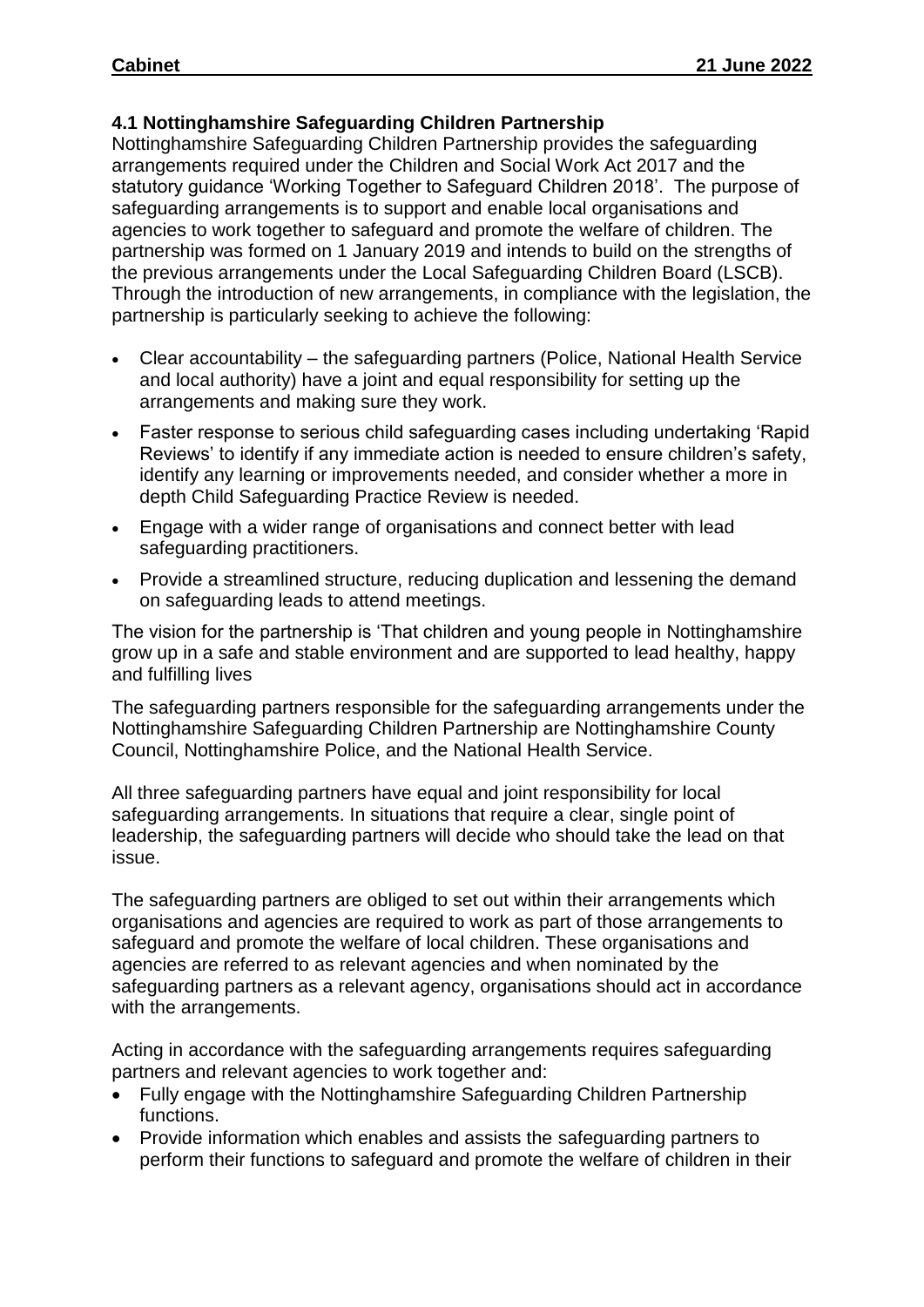area, including as related to local and national child safeguarding practice reviews.

- Ensure that their organisation works in accordance with the interagency safeguarding procedures approved by the partnership.
- Have appropriate robust safeguarding policies and procedures in place specifically relevant to their organisation.
- Provide evidence of the above to the Assurance Learning and Improvement Group.

Broxtowe Borough Council, as a relevant agency, will be committed to providing an effective working relationship as part of the new structures with the Nottinghamshire Safeguarding Partners to help achieve our mutual aims in respect of child safeguarding.

# **4.2 Elected Members**

Elected members are responsible for the monitoring and review of this policy, as well as adhering to best practice, participating in relevant training and reporting any disclosure, concern, incident or allegation to the Chief Communities Officer. Guidance for councillors on reporting concerns in relation to safeguarding children is given at Appendix E.

### **4.3 General Management Team and Heads of Service**

The General Management Team, led by the Chief Executive, will lead the authority with regard to safeguarding children responsibilities. The General Management Team in conjunction with Heads of Service will ensure that this policy and the associated procedures are properly implemented to ensure the Council's duties and responsibilities with respect to safeguarding children are properly discharged. Heads of Service are responsible for ensuring the necessary supervision and training of appropriate staff, so that any concerns of safeguarding children are reported promptly and appropriately

# **4.4 Designated Lead Officer**

The Council has a Designated Lead Officer to ensure all reports of abuse or allegations against staff are dealt with promptly in accordance with this policy and the Joint Nottinghamshire and Nottingham City Safeguarding Children Procedures.

The Designated Lead Officer is the Chief Communities Officer. That officer is responsible for:

- Writing, reviewing, and implementing the Council's Safeguarding Children Policy
- Reporting to General Management Team and Members on the number of referrals made to the Multi Agency Safeguarding Hub (MASH) and any changes to policy or guidance.
- Working to assess and reduce risks in relation to safeguarding children
- Raising awareness of safeguarding issues amongst staff
- Establishing and maintaining effective multi-agency working with Nottinghamshire's Safeguarding Partners, other district councils, and other relevant statutory and non-statutory agencies
- Identifying and providing for staff training needs.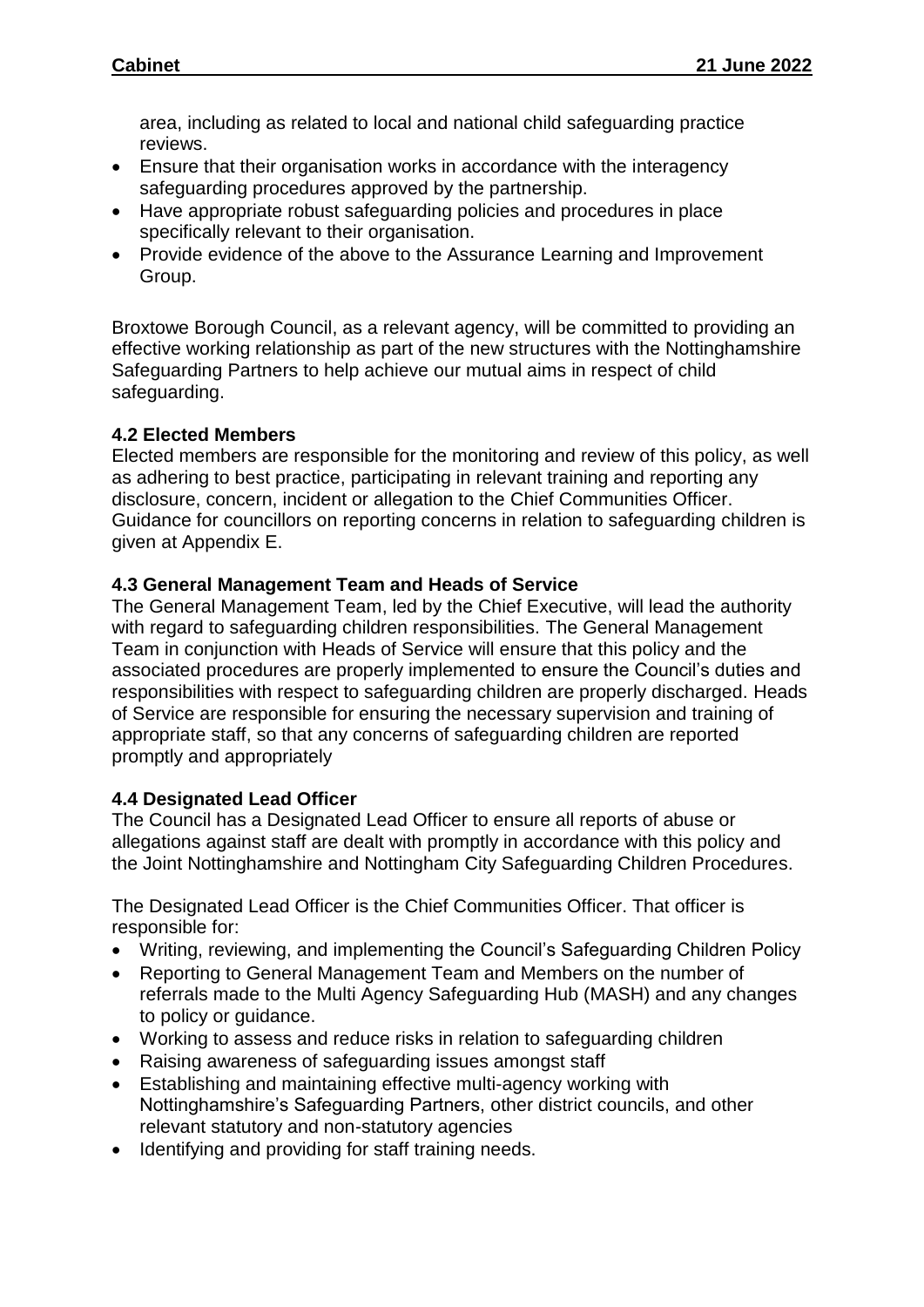#### **4.6 Human Resources Manager**

The Human Resources Manager is responsible for ensuring safe recruitment and employment practices are in place in accordance with the Children's Act 2004 and the Safeguarding Children agenda and for ensuring that appropriate checks are carried out on all employees who have regular contact with children. The Head of Human Resources is also responsible for receiving and acting on all concerns of abuse allegedly being perpetrated by staff or councillors.

#### **4.7 Departmental Safeguarding Leads**

Some divisions within the Council (for example, Housing) will have Safeguarding Lead Officers. Their role is to liaise with the Designated Lead Officer as well as officers within their own division, on specific cases and general issues.

### **4.8 All Employees**

All employees have a responsibility to report any concerns about the welfare of children to the Designated Lead Officer or the Designated Lead Officer or to their line manager. Employees of the Council are not, however, responsible for deciding on subsequent action after making a report.

All staff are responsible for participating in relevant training and in particular, will complete the e-learning package made available through the Nottinghamshire Safeguarding Children Partnership via the Broxtowe Learning Zone. For new members of staff this will be a compulsory part of their induction and for other officers, there will be a requirement to undertake refresher training on a three yearly basis.

#### **4.9 Contractors and other agencies**

The Council will take reasonable care that contractors and other agencies undertaking work on its behalf are monitored appropriately. Any contractor, subcontractor, or other agency engaged by the Council in areas where workers are likely to come into regular contact with children, should have its own equivalent child protection policy, or failing that, must comply with the terms of this policy. This requirement will be written into the contract. Where contact with children is a necessary part of the contracted service, it is the responsibility of the manager who is using the services of the contractor or agency to ensure that satisfactory Disclosure and Barring Service (DBS) checks have been completed where appropriate, and all other requirements of this policy are complied with.

#### **4.10 Lead Agencies**

Nottinghamshire County Council, the Police and the National Health Service will take the lead as Safeguarding Partners in assessing whether or not abuse has taken place, or whether a child is at risk of abuse.

# **5.0 OTHER RELEVANT ISSUES**

# **5.1 Licensing**

The Council is responsible for carrying out certain licensing functions. Protection of children from harm is a licensing objective that the Council is legally obliged to consider as part of those functions, in particular when licensing premises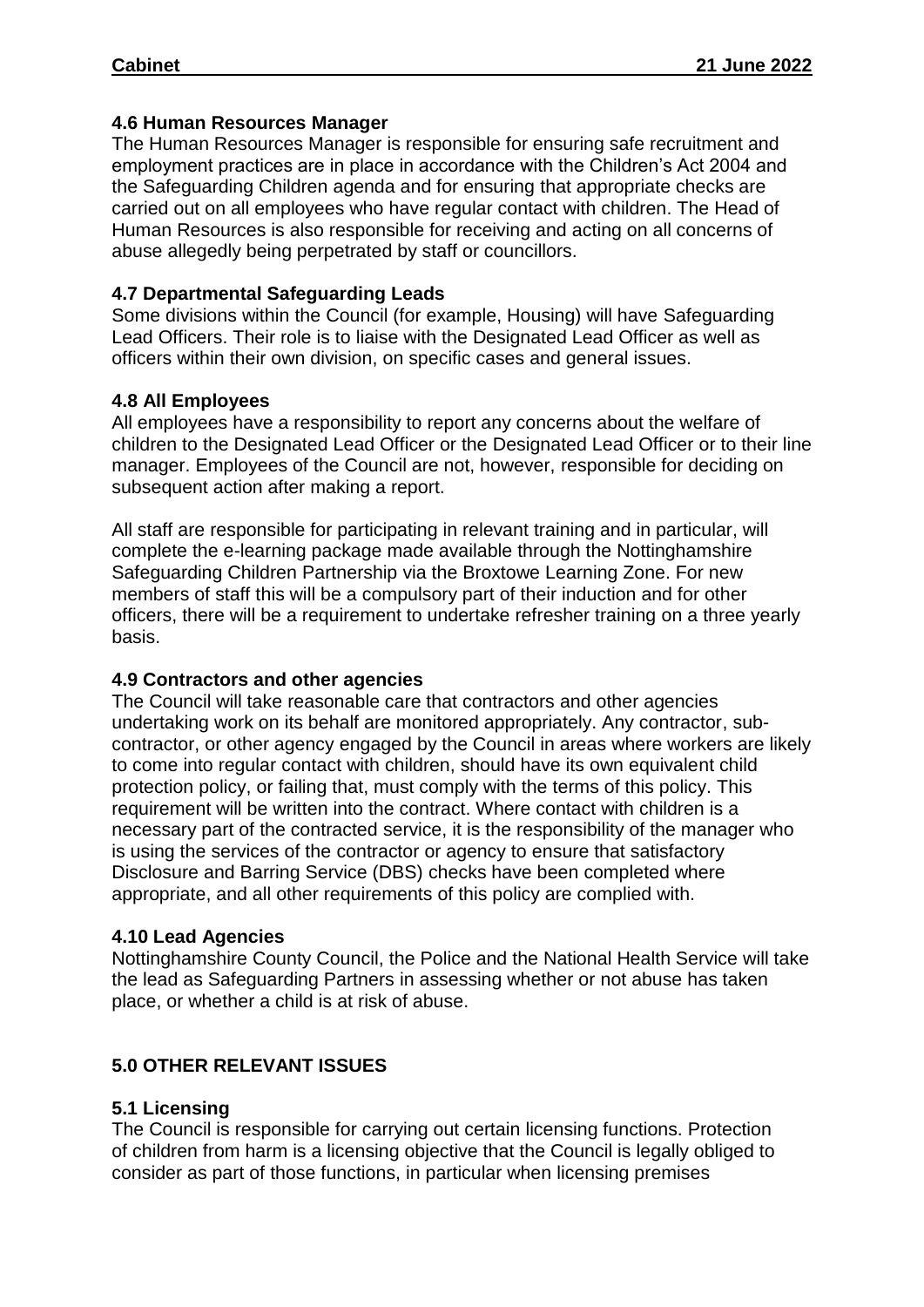under the Licensing Act 2003, the Gambling Act 2005, and taxi licensing. Safeguarding children training is compulsory for anyone applying to be licensed as a taxi driver by the Council.

#### **5.2 Health and Safety at Work**

Where the Council inspects premises to discharge its legal responsibilities in this area, employers may be obliged to carry out risk assessments, including for the employment of young people. As part of the inspection process, officers may examine such risk assessments to determine their suitability. If evidence is gained that young people are working without relevant permits in place, or in 'unsuitable workplaces', the Council will report this to Nottinghamshire County Council.

#### **5.3 Homelessness**

The Council owes a legal duty to provide temporary accommodation to individuals whose status and circumstances meet certain criteria as defined by statute. Officers may need to refer families or individuals to Nottinghamshire County Council Social Care.

| <b>Persons affected</b>                           | <b>Reason for contacting Notts Social</b><br>Care                                                                                                                                                                     |
|---------------------------------------------------|-----------------------------------------------------------------------------------------------------------------------------------------------------------------------------------------------------------------------|
| Homeless 16-17 year olds                          | A 16 or 17 year old may be referred to<br><b>Children's Social Care for assessment</b><br>to determine if they are a child in need<br>with a duty owed to them by<br>Nottinghamshire County Council.                  |
| Intentionally homeless household with<br>children | If a household with children is found to<br>be intentionally homeless, Children's<br>Social Care should be advised in writing<br>so that they can ascertain whether a<br>duty is owed under the Children Act<br>1989. |

The Council only places children or vulnerable adults into 'Bed and Breakfast' or temporary accommodation in an emergency and as a last resort. Officers complete a detailed Housing Options assessment with applicants. This helps to identify needs and vulnerabilities, and assists in the process of safeguarding children.

# **5.4 Photography**

It is an unfortunate fact that some people have used children's events as opportunities to take inappropriate photographs or footage of children and young people. Councillors, employees and contractors should be vigilant at all times. At events where photographs will be taken, photography signs should be clearly displayed. Anyone using cameras or film recorders for, or on behalf of, the Council must have either completed media consent forms from the parents of children being photographed or filmed, or have checked with the parent or guardian before the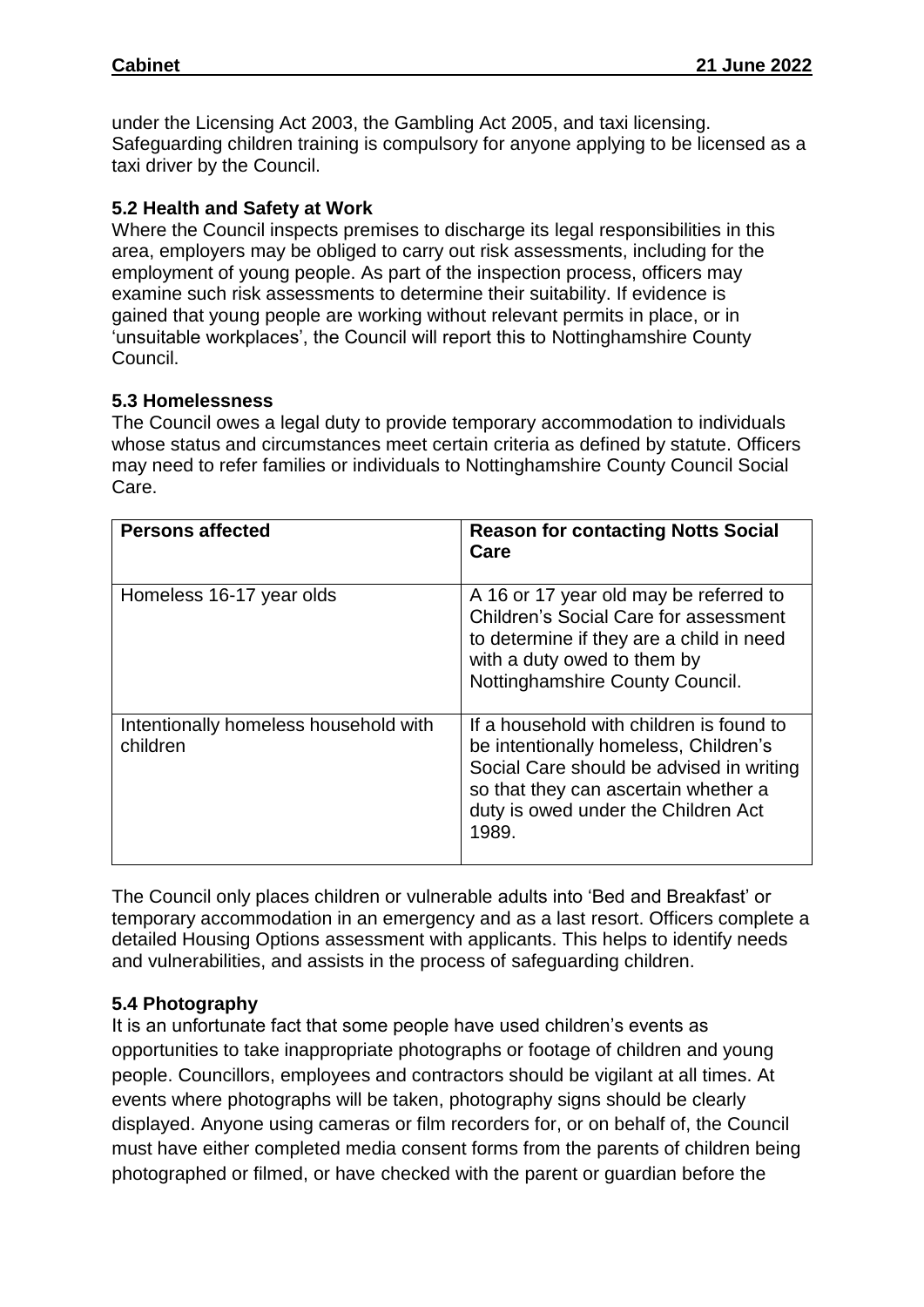activity commences. When commissioning professional photographers or inviting the press to cover the organisation's services, events and activities, the Council will ensure that expectations are made clear in relation to child protection. Council employees should contact the Communications Team on Ext 3825 for advice, forms and posters.

### **5.5 Human trafficking**

Trafficking involves the transportation of persons in the UK in order to exploit them by the use of force, violence, deception, intimidation, coercion or abuse of their vulnerability. The Council recognises that local authorities have specific responsibilities under the Council of Europe's 2006 'Declaration on the Fight Against Trafficking of Human Beings' to which the UK is a signatory. While trafficking mainly involves adults, children can be involved. Staff should discuss concerns they may have with the Designated Lead Officer. Also, the United Kingdom Human Trafficking Centre (UKHTC) [now part of the National Crime Agency] is a national organisation that can provide advice.

<http://www.nationalcrimeagency.gov.uk/>

#### **5.6 Child Sexual and Criminal Exploitation**

Child Sexual or Criminal Exploitation (CSE or CCE) is a form of child abuse where children and young people are forced or manipulated into sexual or criminal activity. The sexual or criminal exploitation of children and young people has been identified throughout the UK in both rural and urban areas. Essentially, it is a form of abuse and as such, the procedures for reporting concerns are the same as for other categories. Staff should report any concerns to their line manager, or directly with the Designated Lead Officer, who will complete the relevant form (Appendix G) and refer the matter to Nottinghamshire Police.

#### **5.7 Temporary, External, and Agency Staff**

The Council employs a number of staff on a temporary, external, and agency basis (for example, sports coaches). Measures will need to be put in place by the relevant Head of Service where such staff are employed to ensure that they have received suitable training in Safeguarding Children, and that Disclosure and Barring Service checks, where appropriate, have been undertaken

#### **5.8 Information sharing**

It is important to remember that confidentiality is critically important at all stages of the reporting procedure. This is necessary to safeguard all parties including the potential perpetrator. Employee responsibilities are to inform only those people identified within the policy and not to discuss the case casually with their colleagues. The important statutory duties in relation to safeguarding children cannot be met without effective and appropriate sharing of relevant information, some of which may normally be regarded as confidential between an employee and customer or client. Confidentiality should not be confused with secrecy. Information may be shared in order to comply with a statutory obligation, or if it is in the public interest. In making decisions about sharing information, the safety and needs of the child must be the primary consideration. Information can be disclosed without consent where an employee has well-founded concerns that disclosure is necessary to: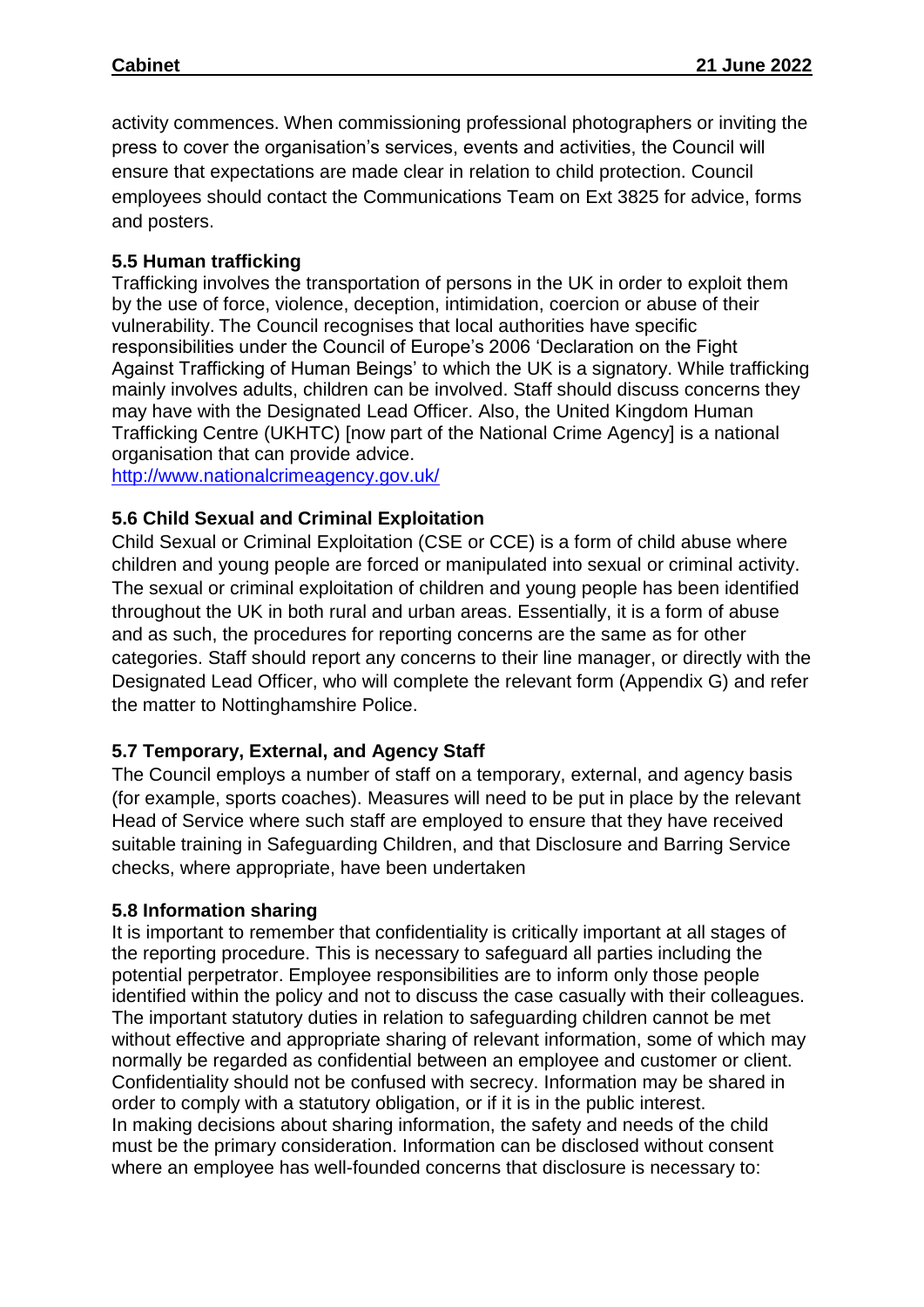- safeguard a particular child including disclosure of information about an adult who may pose a risk of significant harm to a child or children
- prevent a criminal act taking place or where seeking consent would interfere in criminal enquiries
- prevent harm to staff
- prevent a child being at increased risk of harm

# **6.0 DEALING WITH INCIDENTS AND CONCERNS**

#### **The procedures for dealing with safeguarding children incidents and concerns are listed in Section 7.0 of this policy.**

Allegations made by others, even where anonymous, must always be taken seriously and must not be assumed to be malicious in the first instance. Officers informed of a concern by a member of the public, employee, or colleague, must act in accordance with this policy.

It is not the responsibility of employees to decide whether or not child abuse has taken place. They have a duty to report concerns and must not assume someone else has done so. It is an employee's responsibility to act on any disclosures, suspicions, or allegations as follows:

- All employees are responsible for discussing any disclosure, suspicions or allegations immediately with their line manager or directly with the Designated Lead Officer.
- The line manager will then make the referral to the appropriate authority with regards to the thresholds in the Pathway to Provision (Version 8).
- The line manager will then send the report to, and discuss the situation with, the Designated Lead Officer.
- The Designated Lead Officer is responsible for logging all referrals.
- A brief guide for staff (Safeguarding Children Staff Guide) is available on the intranet under Document Index / Corporate documents / Safeguarding **[https://intranet.broxtowe.gov.uk/media/4175/guidance-leaflet-for](https://intranet.broxtowe.gov.uk/media/4175/guidance-leaflet-for-safeguarding-children.pdf)[safeguarding-children.pdf](https://intranet.broxtowe.gov.uk/media/4175/guidance-leaflet-for-safeguarding-children.pdf)**

# **7.0 PROCEDURES AND INFORMATION**

Specific procedures and information are contained in the following appendices: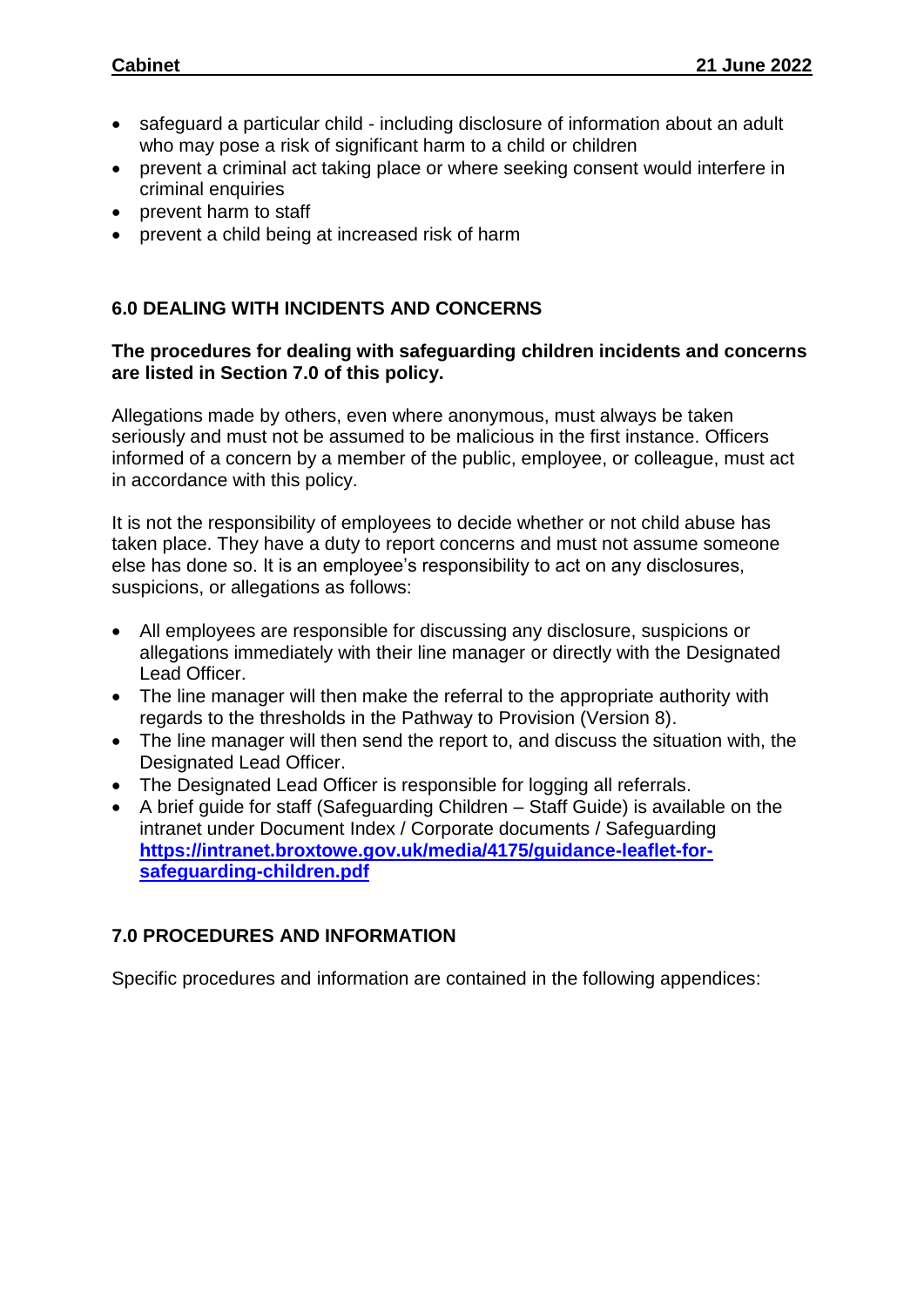# **APPENDIX A**

# **REPORTING A SAFEGUARDING CHILDREN CONCERN**

- 1. Officers should try to make notes at the time or as soon as possible after they become concerned. Consider possible witnesses, times, clothing, age, location and any contact information, as well as noting what actions have been taken.
- 2. Officers must always try to make parents or carers aware of their concerns UNLESS it puts the child at further risk, it puts the officer at further risk, it could affect a criminal investigation, or it is impractical to do so.
- 3. Report the matter to line manager or where unavailable directly to the Designated Lead Officer.
- 4. The line manager alongside the officer completes the online referral form to the Nottinghamshire Multi Agency Safeguarding Hub (MASH) as soon as possible. Where they are unavailable the officer should complete the online referral form with the Designated Lead Officer or an alternative manager.
- 5. Line manager will the same or the next working day e-mail a copy of the referral form or all the relevant information to **spc@broxtowe.gov.uk** the Designated Lead Officer will enter the details onto the safeguarding database.
- 6. MASH should report back to the person reporting the incident within three days on the course of action to be taken.
- 7. If MASH is of the opinion that the threshold is not met for a Children's Social Care Assessment, they will signpost the person making the referral to the appropriate service.
- 8. The person making the referral will update the Designated Lead Officer by e-mail to [spc@broxtowe.gov.uk](mailto:spc@broxtowe.gov.uk) of the outcome of the referral and of the details of any recommendation to refer to another agency and the Designated Lead Officer will be responsible for updating the database.
- 9. Any officer submitting a referral, whether directly themselves, through their line manager MUST inform their Head of Service.

For further advice or information, contact: Chief Communities Officer (Designated Lead Officer) 0115 917 3492

#### **Multi Agency Safeguarding Hub (MASH)** Tel: 0300 500 80 90

Office hours Monday to Thursday 8.30am to 5.00pm Friday 8.30am to 4.30pm mash.safeguarding@nottscc.gov.uk

Piazza, Little Oak Drive, Sherwood Business Park, Annesley, **Nottinghamshire** NG15 0DR

# **Emergency Duty Team**

In an emergency outside MASH office hours, contact the Emergency Duty Team (EDT) on 0300 456 4546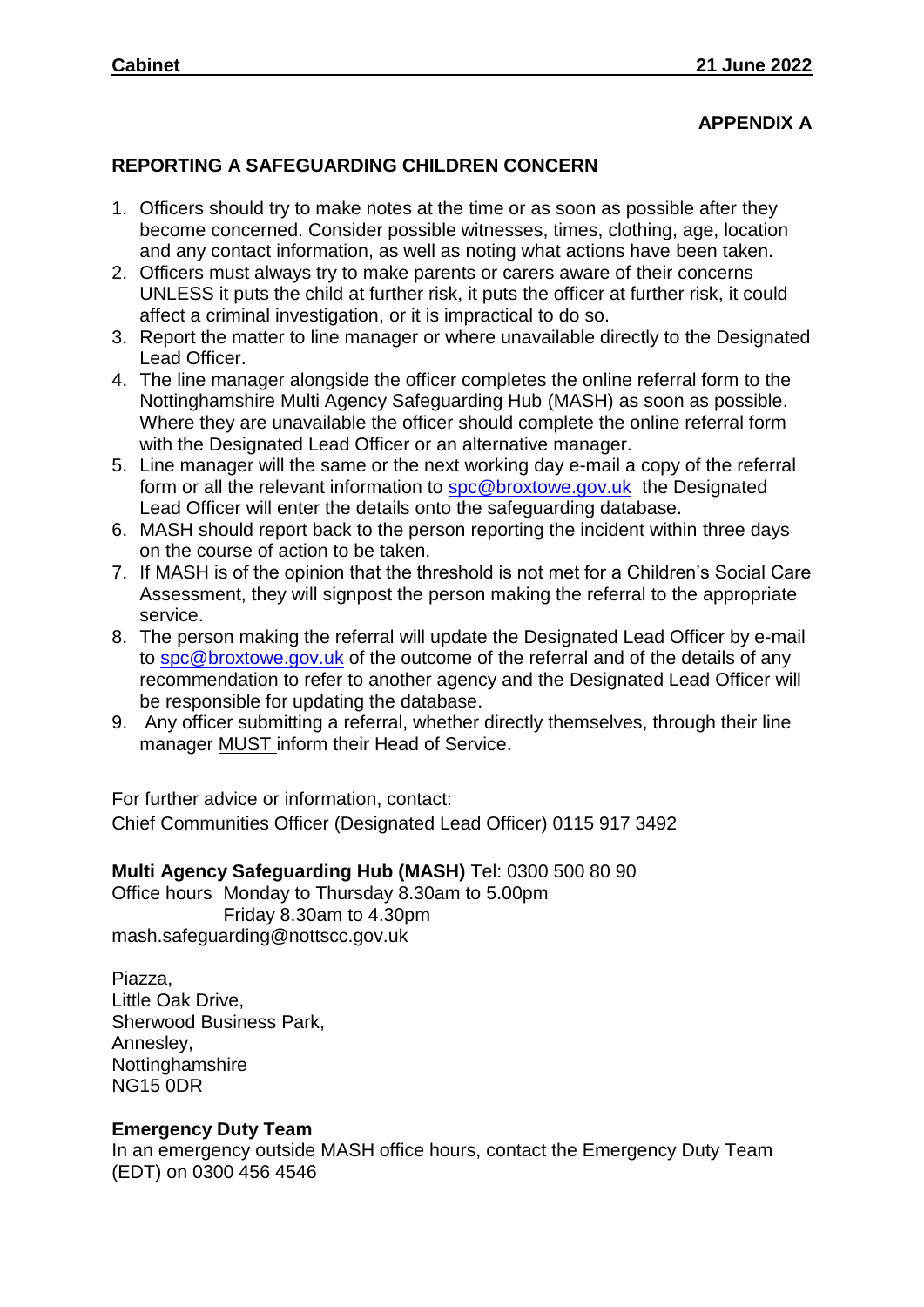#### **APPENDIX B**

#### **REPORTING AN IMMEDIATE SAFEGUARDING CHILDREN CONCERN**

If an incident is identified, which requires immediate intervention, employees will be required to respond accordingly. Each case will be different and specific guidelines for every incident are not feasible.

Wherever possible, an officer with immediate concerns should contact their line manager or the Designated Lead Officer.

If the line manager, Designated Lead Officer cannot be contacted, and the situation is deemed to be so serious as to warrant immediate action, the officer may be required to deal with the matter themselves and contact MASH on 0300 500 80 90 or complete the online referral form

[https://www.nottinghamshire.gov.uk/care/safeguarding/childrens-mash/report-a-new](https://www.nottinghamshire.gov.uk/care/safeguarding/childrens-mash/report-a-new-concern-about-a-child)[concern-about-a-child](https://www.nottinghamshire.gov.uk/care/safeguarding/childrens-mash/report-a-new-concern-about-a-child)

The well-being of the child is paramount and the appropriate response which, dependent on the nature of the incident, may include:

- Immediate emergency call to Police (999)
- Immediate contact with Nottinghamshire Multi-Agency Safeguarding Hub (MASH) 0300 500 80 90 (Mon to Thur 8.30am-5.00pm, Fri 8.30 to 4.30pm) or outside these hours, Nottinghamshire MASH Emergency Duty Team 0300 456 4546
- Immediate verbal intervention with support from the most senior officer available on site without placing the child or an officer at further risk.

As soon as possible after the incident, the matter must be confirmed by e-mail to [spc@broxtowe.gov.uk](mailto:spc@broxtowe.gov.uk) and the Designated Lead Officer will enter the details onto the safeguarding database.

MASH should report back to the person reporting the incident within three days on the course of action to be taken, any updates must be forwarded to the Designated Lead Officer through [spc@broxtowe.gov.uk](mailto:spc@broxtowe.gov.uk)

The Designated Lead Officer shall be responsible for referring the case on to other agencies if advised to do so by the MASH.

For further advice or information, contact: Chief Communities Officer (Designated Lead Officer) 0115 917 3492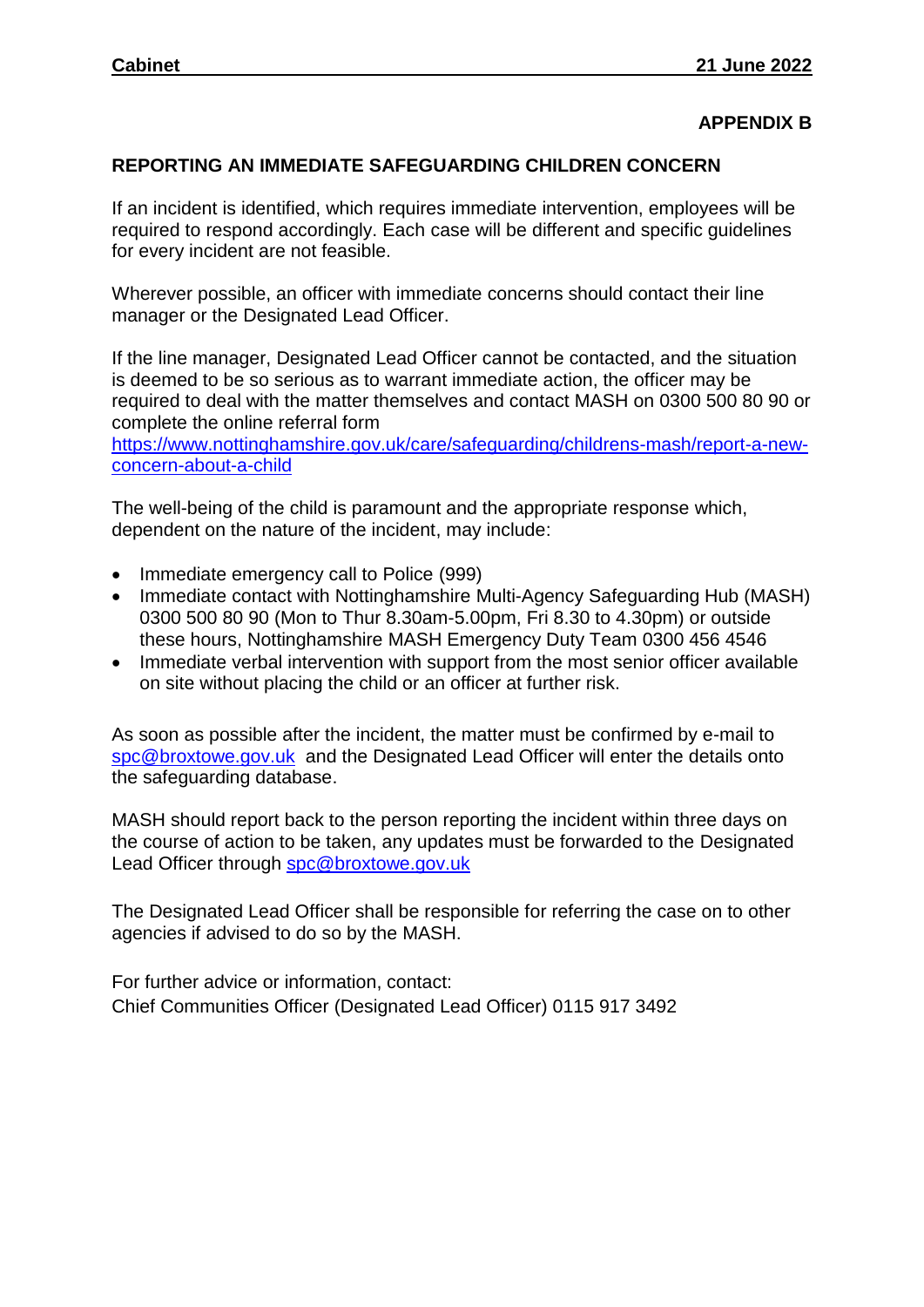# **APPENDIX C**

#### **DISCLOSURE OF INFORMATION FROM A CHILD**

Abused children are more likely to disclose details of abuse to someone they trust and with whom they feel safe. By listening and taking seriously what the child is saying you are already helping the situation. The following points are a guide to help you respond appropriately.

Actions to be taken by the person being disclosed to include the following:

- React calmly so as not to frighten the child.
- Take what the child says seriously, recognising the difficulties inherent in interpreting what is being said by a person who may have a speech impairment or differences in language.
- Avoid asking direct questions other than those seeking to clarify your understanding of what the person has said. The Police or Adult and Children's Services may subsequently formally interview them and they should not have to repeat their account on several occasions.
- Inappropriate and excessive questioning at an early stage may also impede the conduct of a subsequent criminal investigation.
- Reassure the child but do not make promises of confidentiality that will not be feasible in the light of subsequent developments.
- Explain to them that you will have to share your concerns with agencies who have the authority to act.
- Tell them they were not to blame and that they were right to tell.
- Record in writing immediately all the details that you are aware of and what was said using the child's own words.
- Report the matter to your line manager immediately, who will then contact the Designated Lead Officer for advice where required and make a referral.

#### **Actions to Avoid**

The person receiving the disclosure should NOT:

- Dismiss the concern
- Panic
- Allow their shock or distaste to show
- Probe for more information than is comfortably offered do not overpressure for a response
- Speculate or make assumptions
- Make negative comments about the alleged abuser
- Make promises or agree to keep secrets
- Suggest any action/s or consequences that may be undertaken in response to the disclosure.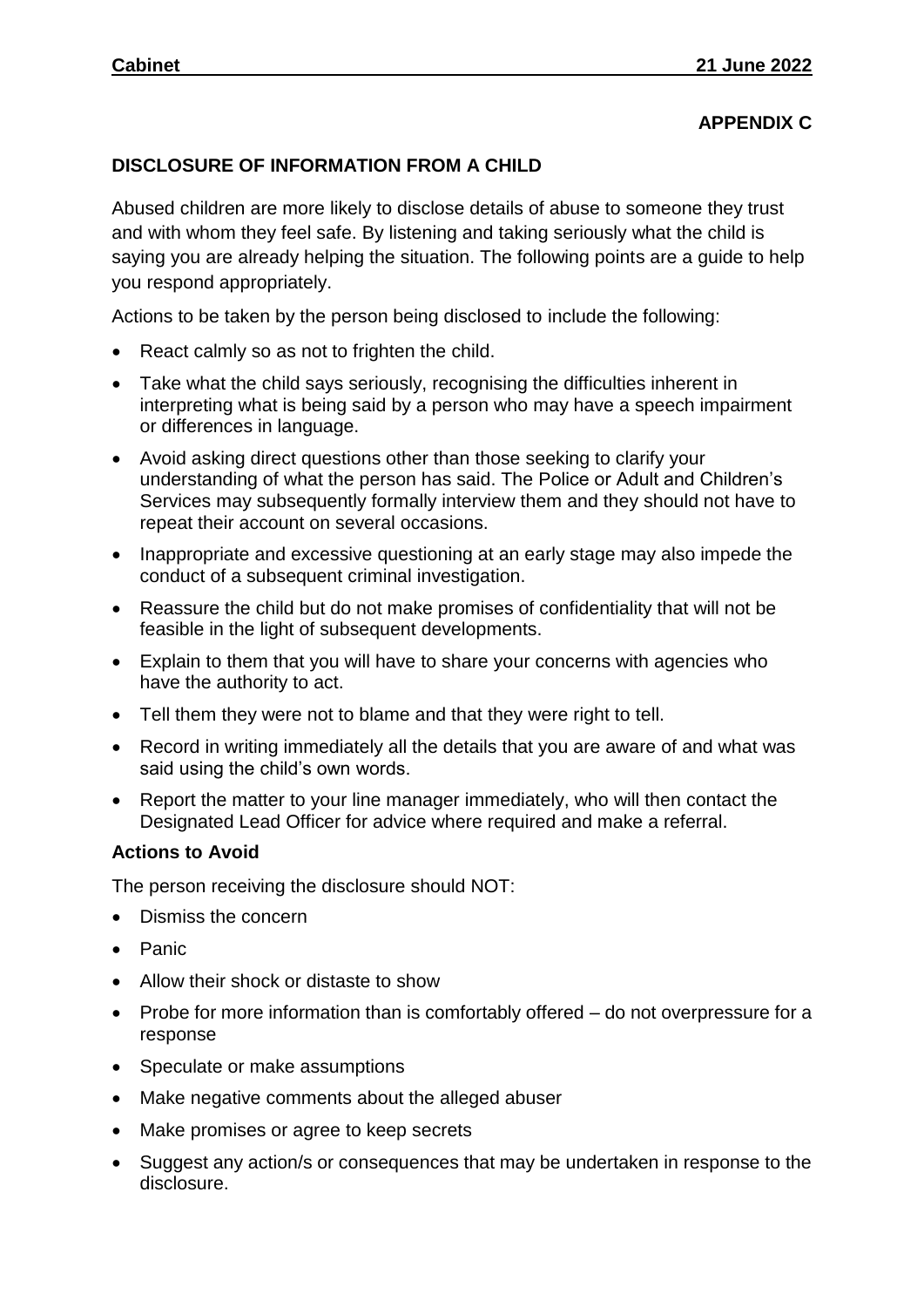# **APPENDIX D**

#### **DISCLOSURE / REFERRAL FROM MEMBER OF THE PUBLIC**

If a member of the public contacts you with concerns about a child's welfare, you should advise them to act as follows:

- Contact Nottinghamshire Children's Social Care 0300 500 80 80
- Outside of office hours, call Nottinghamshire County Council's emergency duty team on 0300 456 4546
- If the situation is considered to be an emergency, contact the Police on 999 or 101
- You should also take the relevant details from the member of the public and pass these on to the Designated Lead Officer. That officer will update the database and contact MASH to check the referral has been made.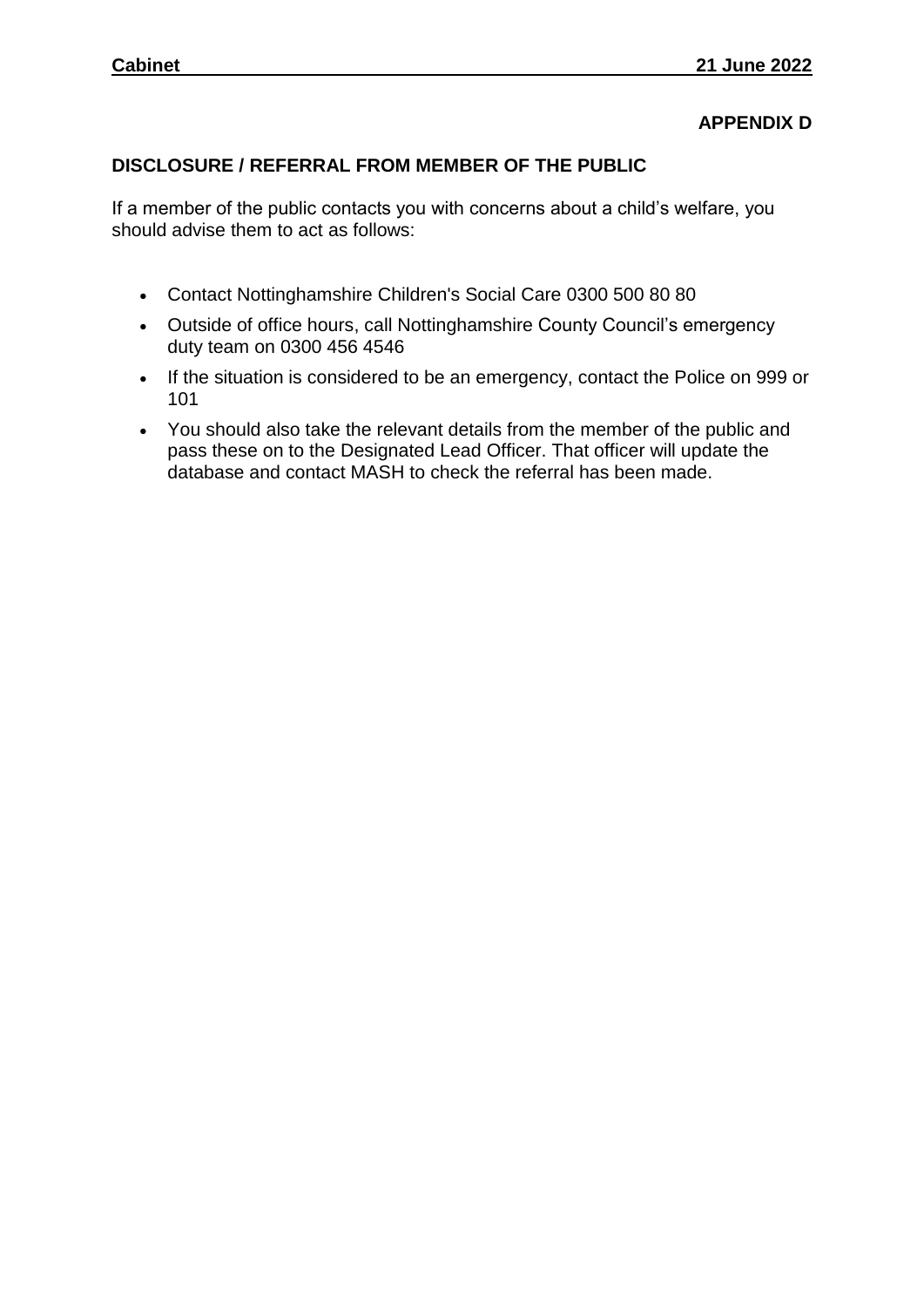#### **APPENDIX E**

#### **COUNCILLORS' GUIDE TO REPORTING A SAFEGUARDING CHILDREN CONCERN**

In cases where councillors become personally aware of a safeguarding children issue, they should report in the way outlined below:

- Contact Nottinghamshire Children's Social Care 0300 500 80 80 or complete the online form [https://www.nottinghamshire.gov.uk/care/safeguarding/childrens](https://www.nottinghamshire.gov.uk/care/safeguarding/childrens-mash/report-a-new-concern-about-a-child)[mash/report-a-new-concern-about-a-child](https://www.nottinghamshire.gov.uk/care/safeguarding/childrens-mash/report-a-new-concern-about-a-child)
- Outside of office hours, call Nottinghamshire County Council's emergency duty team on 0300 456 4546
- If the situation is considered to be an emergency, contact the Police on 999 or 101
- The councillor should then notify the Designated Lead Officer that they have made a referral to Nottinghamshire County Council and email the details to [spc@broxtowe.gov.uk](mailto:spc@broxtowe.gov.uk)
- The Designated Lead Officer will update the database.

If the circumstances involve a relationship to services provided by Broxtowe Borough Council (for example Housing or Leisure), then the information should also be shared with the relevant Head of Service.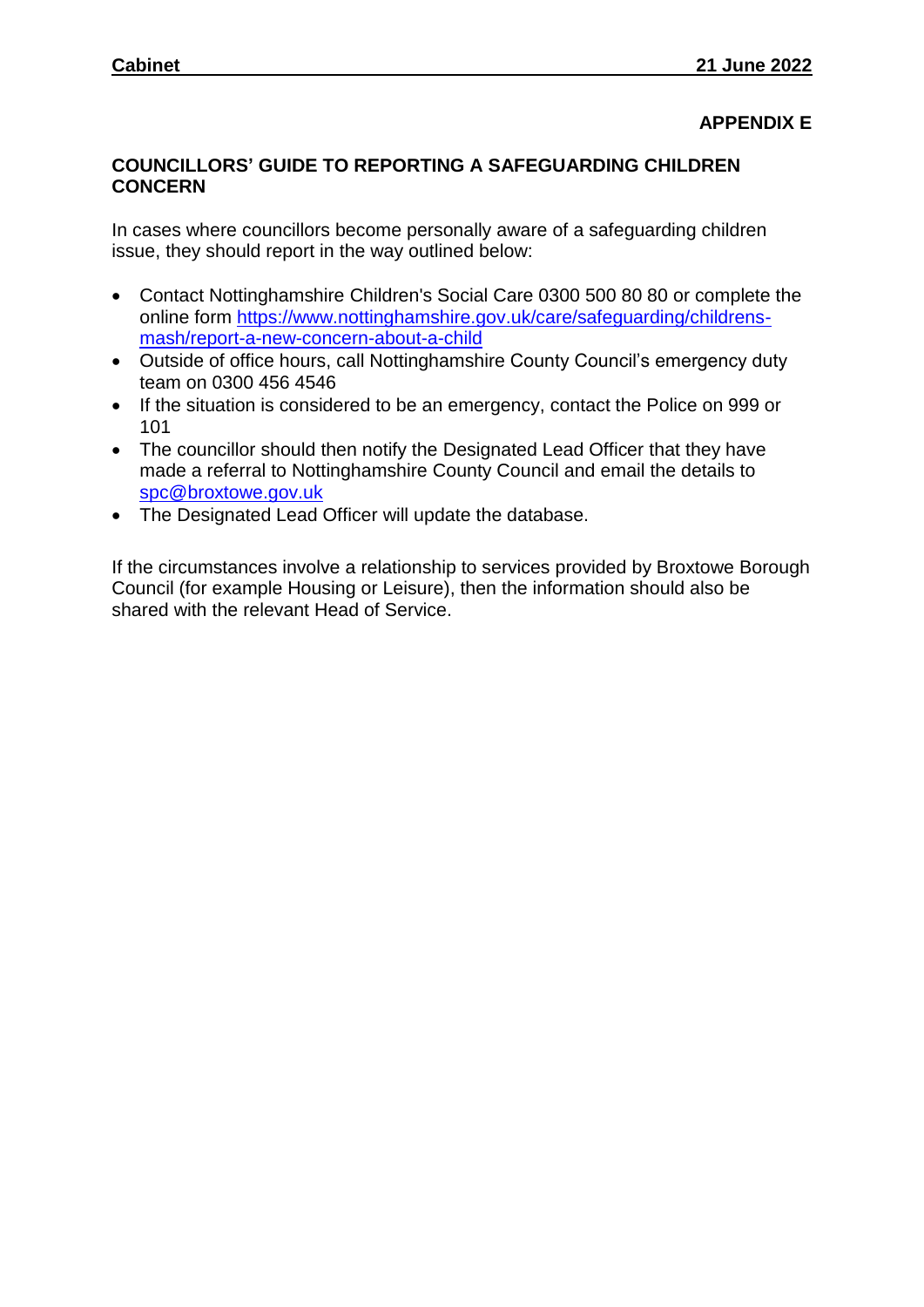#### **APPENDIX F**

# **CONCERNS ABOUT A STAFF MEMBER OR COUNCILLOR**

If staff or councillors have concerns about a fellow officer or councillor's conduct which they feel may be putting a child's safety or welfare at risk, they should implement the provisions of the Whistleblowing Policy. This can be accessed on the intranet (Document Index / HR Documents / Whistleblowing). If further guidance or information is required, this can be obtained from one of the Council's Human Resources Officers.

The Human Resources Manager will decide on the most appropriate course of action, which may include referral to Nottinghamshire County Council's Local Authority Designated Officer (LADO) for Safeguarding.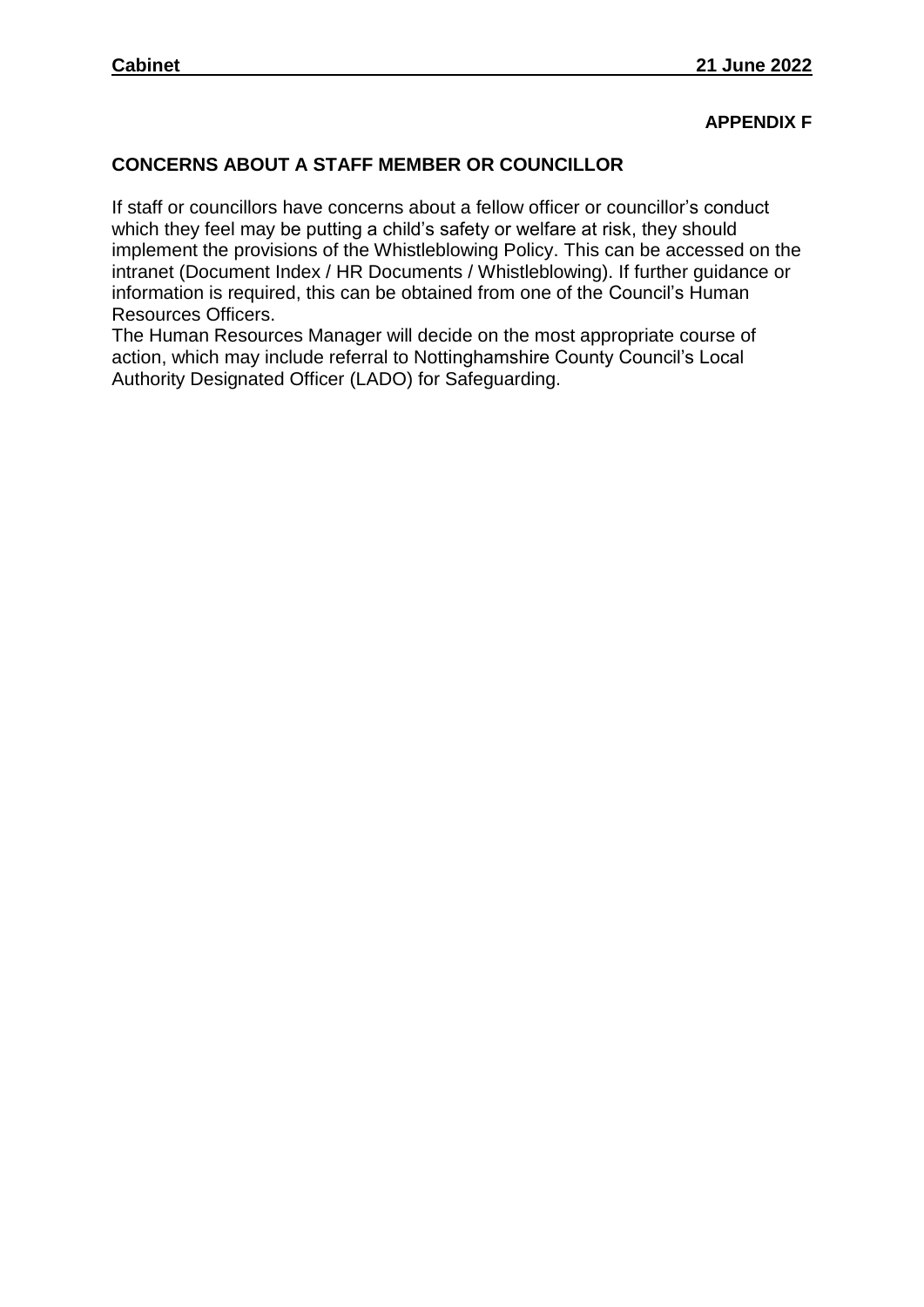**APPENDIX G**

#### **SUPPLEMENTARY FORM TO REPORT COCERNS OF CHILD SEXUAL EXPLOITATION**

**Form available at:** https://www.nottinghamshire.gov.uk/nscp/resources/for-professionals-andvolunteers

#### **Alternatively, can be accessed on Broxtowe Borough Council intranet under Document Index / Corporate Documents / Safeguarding**









# **Child Sexual Exploitation (CSE) Concerns Network Information Operation STRIVER**

**Please complete and submit this information sheet if you have concerns regarding CSE. This form should be used by you to identify information concerning people, places, activities, or vehicles which you believe may be involved with, or connected to CSE.** 

**Please complete and submit this information sheet if you have concerns regarding a young person at risk of child sexual exploitation.** 

- **This is not a referral form and should not replace your usual practice of referring to social care, SEIU or CAIU**
- **Anything of immediate risk should be reported via 999 or 101 to the police control room**
- **This is an intelligence sharing form for LOW level non-emergency information**
- **Please be aware this inbox is monitored 24/7**

**The information contained herein will be shared with Nottinghamshire Police to:**

- **Develop disruption strategies to be implemented by a multi-agency panel**
- **Collate intelligence concerned with children and young people exposed to or at risk of CSE**
- **Inform current/future investigations concerning the sexual exploitation of children and young people**

**Summary of concern: (Please give a brief account of the information), for example; Names of perpetrators (including nicknames), addresses of interest, areas, locations, Vehicles (registration, colour, make ect..), Patterns of behaviour (connecting either YP/Perpetrators), hotels, parks, shops takeaways ect….** 

**Please be SPECIFIC**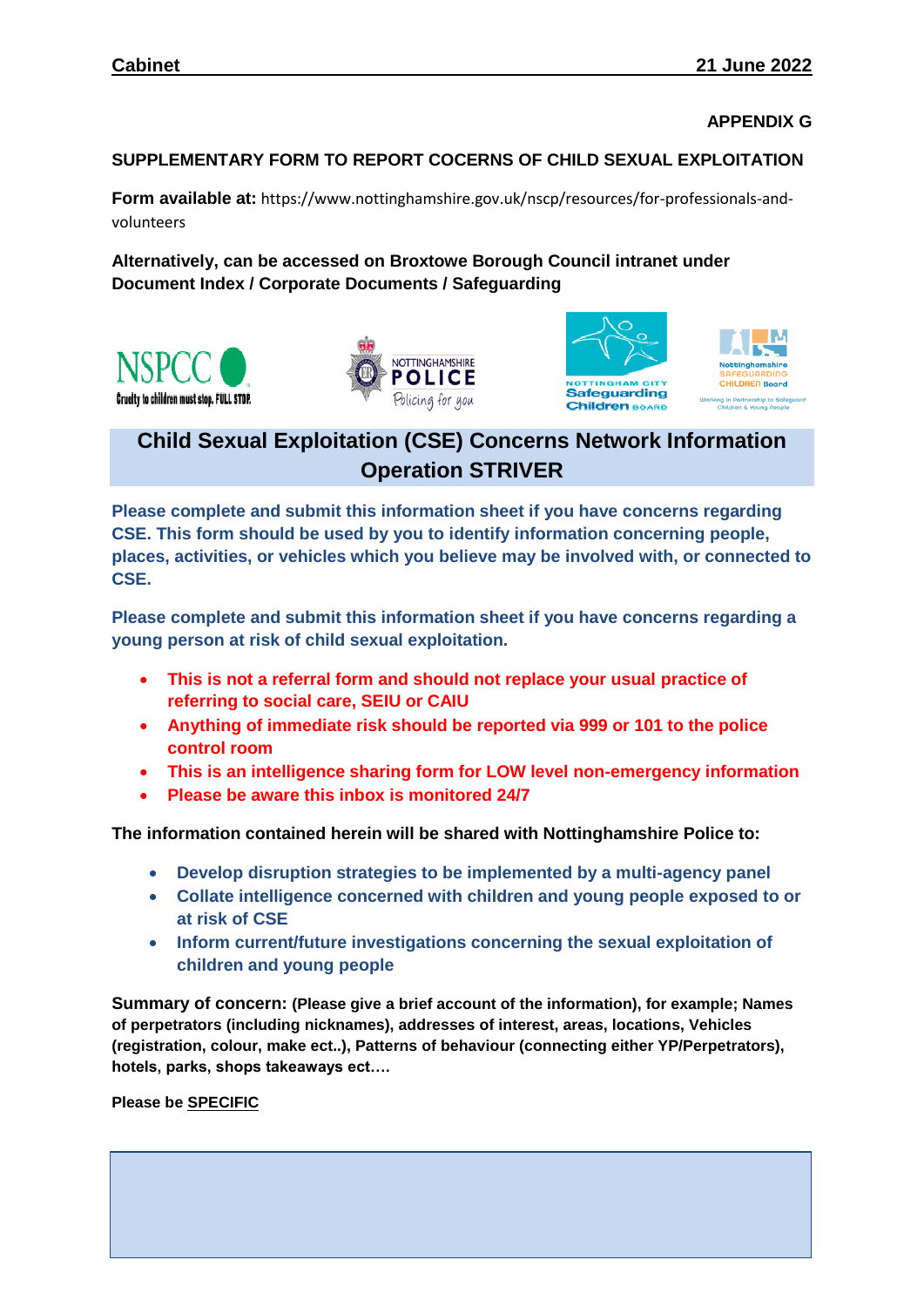**Is information supplied by a person other than self, if so using a scale of 1-5 how reliable are they? (1= Always reliable, 5= Unkown/Unreliable)**

#### **Please provide details of any child/young person or adults involved (if known):**

| <b>NAME</b> (including nick<br>names/pseudonyms) | <b>DOB</b> | V/S<br>(Victim/<br>Suspect) | M/<br>F | <b>Address</b> | Are other agencies<br>involved if so who |
|--------------------------------------------------|------------|-----------------------------|---------|----------------|------------------------------------------|
|                                                  |            |                             |         |                |                                          |
|                                                  |            |                             |         |                |                                          |
|                                                  |            |                             |         |                |                                          |
|                                                  |            |                             |         |                |                                          |
|                                                  |            |                             |         |                |                                          |

| <b>Your Details</b>                |  |
|------------------------------------|--|
| <b>Name</b>                        |  |
| <b>Agency</b>                      |  |
| <b>Contact Telephone</b><br>number |  |
| <b>Email address</b>               |  |

#### **Have the police been notified about this matter: Y/N**

**If yes, please provide incident number/details/date:** 

**Please email completed information sheet to Lisa Hurst** 

**[cnm@nottinghamshire.pnn.police.uk](mailto:cnm@nottinghamshire.pnn.police.uk)**

**If you believe the child or young person you have identified above is at risk of CSE, please identify which of the risk indicators you think apply: (If there are High level indicators, discuss with your manager and any safeguarding issues should be referred to social care).**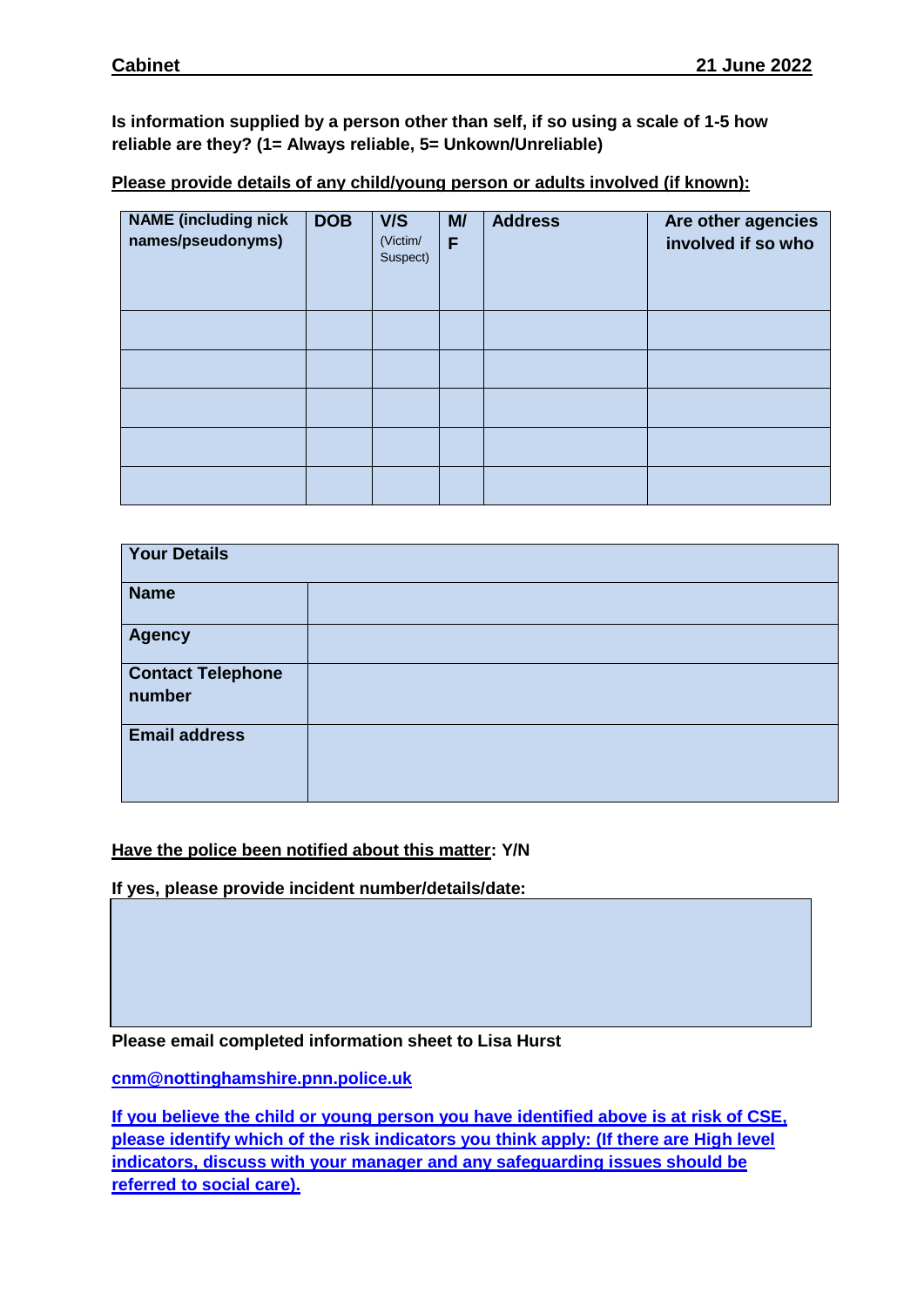#### **Low Level Risk Indicators**

- $\Box$  Frequently returning home late and or going missing
- $\Box$  Overt inappropriate and sexualised clothing
- $\square$  Sexualised risk taking behaviour, including internet use
- □ Unaccounted for/unexplained monies or goods

 $\Box$  Associating with adults (unknown or identified as risky), or other sexually exploited children or YP

- $\Box$  Lack of or infrequent contact with family, friends or other support networks
- $\square$  Sexually transmitted infections
- $\square$  Experimenting with drugs and/or alcohol
- $\square$  Low self-esteem, poor self- image, eating disorders and/or self-harm

#### **Medium Level Indicators**

- $\Box$  Getting into cars with unknown adults
- □ Associating adults known to be/have been involved in CSE
- $\square$  Being groomed on the internet

 $\Box$  "Clipping" i.e. offering sex for money or other payment, but running away before sex takes place

 $\square$  Disclosing a physical assault without sufficient evidence to support a S47 enquiry and later refusing to make or withdrawing a complaint

- $\Box$  Involved in CSE e.g. being seen in known houses, recruiting grounds or other "hot spots"
- $\Box$  Having an older boyfriend/girlfriend
- $\square$  Poor school attendance or excluded
- $\square$  Staying out overnight without explanation and or details of whereabouts
- $\square$  Breakdown of residential placements due to behaviour

 $\Box$  Unaccounted for/unexplained money or goods, e.g. including mobile phones, drugs and alcohol

- $\Box$  Multiple or frequent sexually transmitted infections
- $\square$  Episodes of self-harming requiring medical treatment
- $\square$  Repeat offending
- $\Box$  Gang member or association with gangs

#### **High Level Indicators**

Child under 13 engaging in sexual activity

 $\Box$  Episodes of street homelessness, or staying with adults believed to be sexually exploiting them/other YP

 $\Box$  Child under 16 meeting different adults and exchanging or selling sexual activity

 $\Box$  Found in and removed from known 'red light' district by professionals, due to suspected **CSE** 

- $\Box$  Being taken to clubs and hotels by adults and engaging in sexual activity
- $\Box$  Disclosure of serious sexual assault and then withdrawal of statement
- □ Abduction and forced imprisonment
- $\square$  Being moved around for sexual activity
- $\square$  Disappearing from the 'system' with no contact or support
- $\square$  Being bought/sold/trafficked
- $\Box$  Multiple miscarriages or terminations
- $\Box$  Indicators of CSE in conjunction with chronic alcohol and drug use
- $\square$  Indicators of CSE alongside serious self-harming
- $\Box$  Receiving rewards of money or goods for recruiting peers into CSE.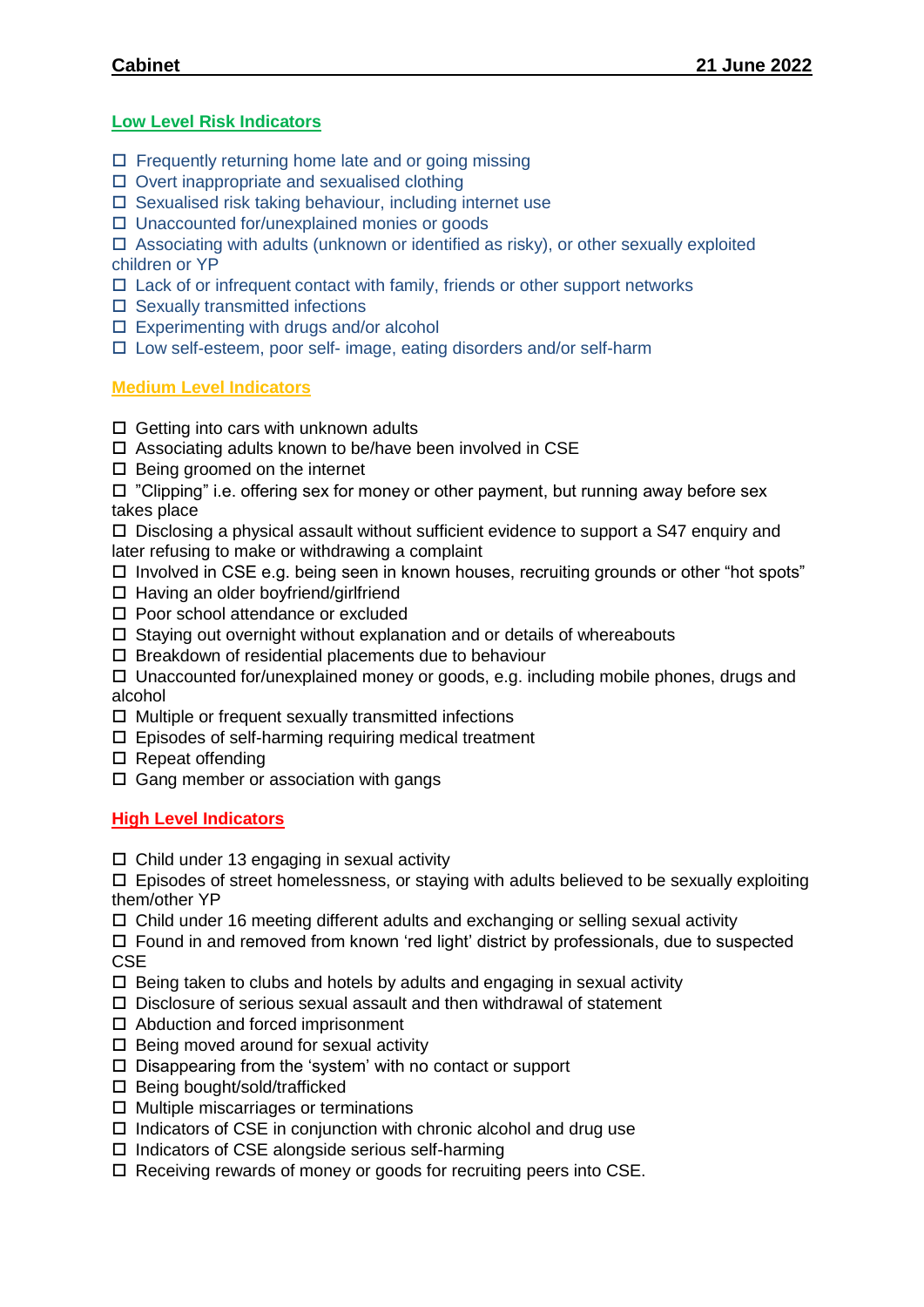#### **APPENDIX H**

#### **EXAMPLE POLICY STATEMENT AND PROCEDURE TEMPLATE FOR VOLUNTARY ORGANISATIONS**

Voluntary organisations are free to use all or any sections of the Safeguarding Children Policy. Below is the minimum acceptable for any organisation receiving funding from Broxtowe Borough Council. However, it is important that all organisations know and understand their duties and obligations, whether they use the template or not.

#### **Policy Statement**

Children have the right to participate, have fun and be safe in the services provided for them and the activities they choose, or their parents/carers choose for them.

*(Name of organisation)* is committed to safeguarding children and protecting them from abuse when they are engaged in services organised and provided by *(name of organisation).* We will endeavour to keep children, young people and vulnerable adults safe from abuse. Any suspicion of abuse will be responded to promptly and appropriately. We will act in the best interest of the child at all times. We will proactively seek to promote the welfare and protection of all children, young people and vulnerable adults.

*(Name of organisation)* will ensure that unsuitable people are prevented from working with children through using safe recruitment and selection processes.

*(Name of organisation)* will take any concern made by a service user, employee, volunteer or child/vulnerable adult seriously and sensitively. Concerns cannot be anonymous and should be made in the knowledge that, during the course of any enquiries, the agency that made that referral will be made clear.

*(Name of organisation)* will not tolerate harassment of any service user, employee, volunteer or child/vulnerable adult who raises concerns of abuse.

#### **Procedure**

Any concerns will be brought to the attention of *(named senior person)* who will refer the matter to the Nottinghamshire Multi Agency Safeguarding Hub (MASH). Those raising the concern must be made aware that the concern will be shared with appropriate people but will be treated in confidence as far as possible. Officers, employees and volunteers must not discuss the concern except with the designated officer and any agent of the organisation responsible for investigating the concern.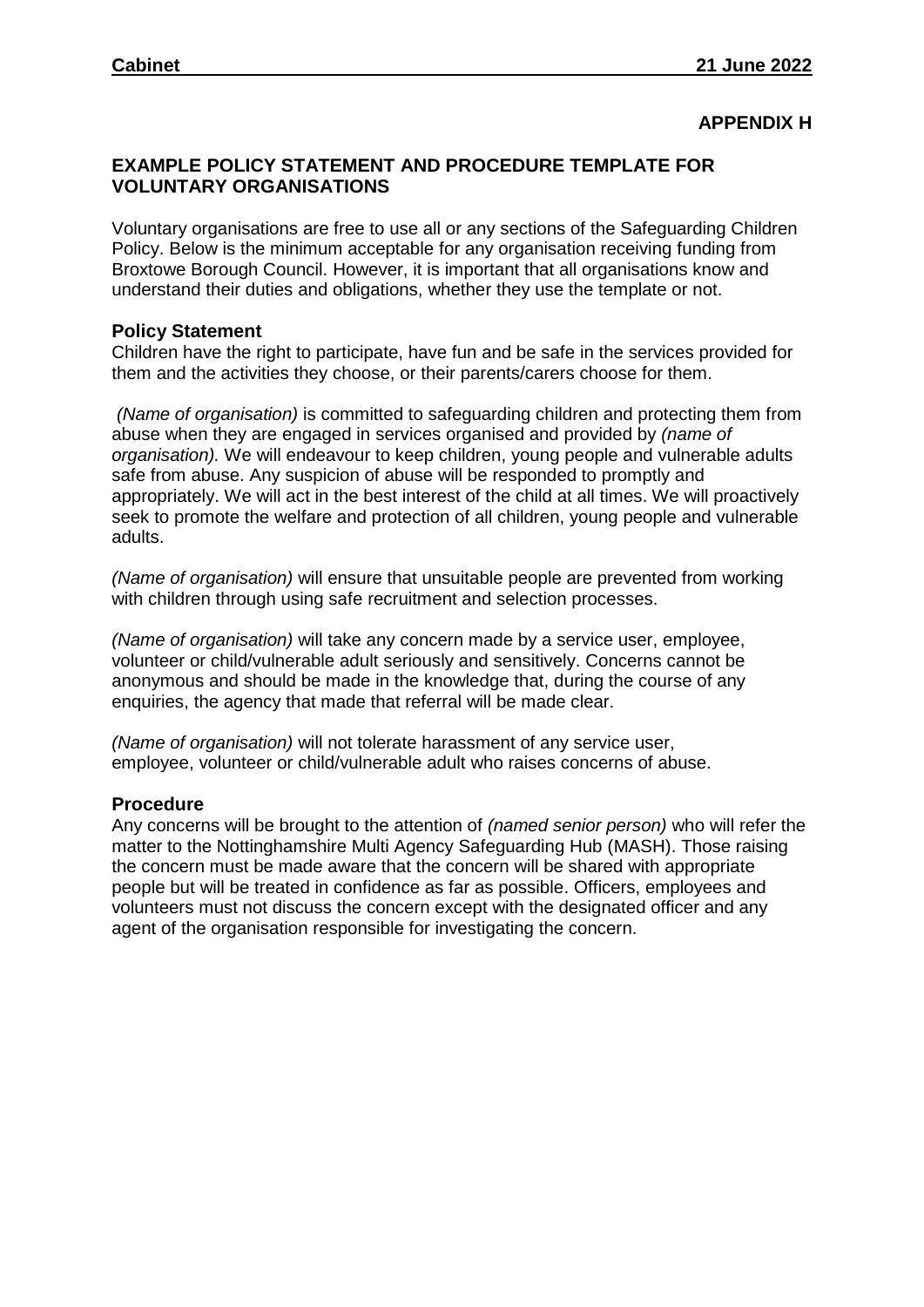#### **APPENDIX I**

#### **GUIDELINES FOR CONDUCT WHEN WORKING/HAVING CONTACT WITH CHILDREN**

It is best practice for councillors, employees and contractors who have contact with children, young people or vulnerable adults to follow these guidelines.

- Always be publicly open to scrutiny when working with children.
- Avoid situations where a councillor, employee, volunteer or service provider and a child are alone, unobserved.
- Children have a right to privacy, respect and dignity. Respect the child and provide a safe and positive environment.
- All children should be treated equally in the context of any activity.
- Councillors, employees and contractors must put the wellbeing and safety
- of the child before the development of performance.
- If a child is accidentally injured as the result of a councillor, employee or contracted service provider's actions; seems distressed in any way; appears to be sexually aroused by your actions; misunderstands or misinterprets something you have done; always report such incidents as soon as possible to your line manager and the Designated Lead Officer or the Designated Lead Officer and make a written report.
- If a child arrives at an activity or service showing signs or symptoms that give you cause for concern, you must act appropriately following the procedures outlined above in the policy.
- When administering first aid, employees should ensure that another adult
- is present where possible, or is aware of the action being taken.
- Parents/carers should always be informed when first aid is administered.

NEVER take children to your home where they will be alone with you.

NEVER engage in rough physical games including horseplay.

NEVER engage in sexually provocative games.

NEVER allow, encourage or engage in inappropriate touching of any form. NEVER allow children to use language inappropriate to the circumstances unchallenged, or use it yourself.

NEVER make sexually suggestive comments about, or to, a child - even in fun. NEVER let an allegation a child makes be ignored or unrecorded.

NEVER do things of a personal nature for children that they can do for themselves, for example assist with changing. It may sometimes be necessary to do things of a personal nature for children, particularly if they are very young or are disabled. These tasks should only be carried out with the full understanding and consent of parents/carers. In an emergency situation that requires this type of help, you should endeavour to have someone else present and inform the parents/carers as soon as is reasonably possible. NEVER share a room with a child.

NEVER enter areas designated only for the opposite sex.

NEVER use the internet or any other electronic or telephone device to access inappropriate images of children.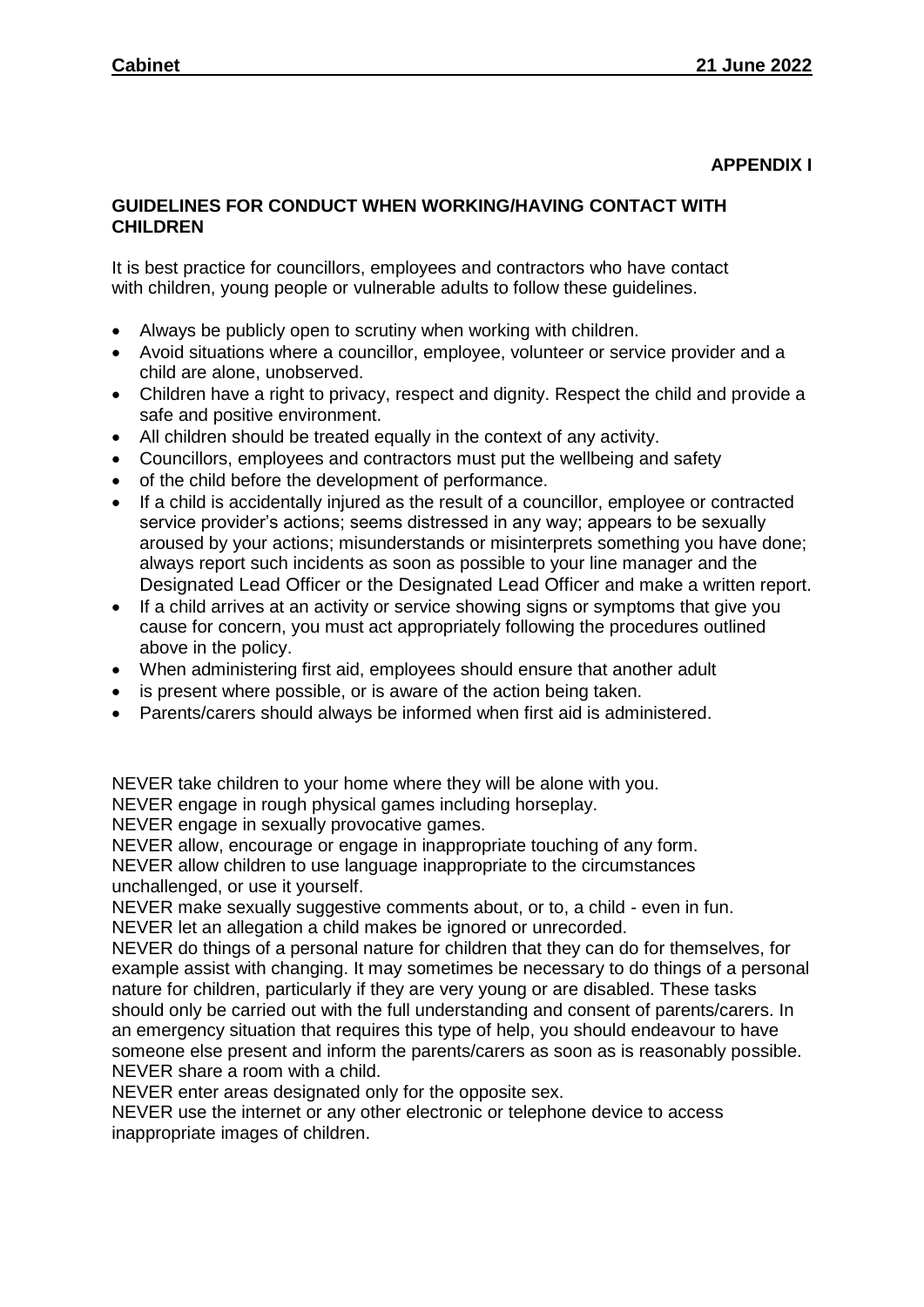# **APPENDIX J**

#### **CONTACTS**

#### **Multi Agency Safeguarding Hub (MASH)**

Monday to Thursday 8.30am to 5.00pm Friday 8.30am to 4.30pm Tel: 0300 500 80 90 E mail: [mash.safeguarding@nottscc.gov.uk](mailto:mash.safeguarding@nottscc.gov.uk)

Postal address: MASH, Piazza, Little Oak Drive, Sherwood Business Park, Annesley, Nottinghamshire NG15 0DR

#### **Social Services Emergency Duty Team**

Tel: 0300 456 4546

#### **Police**

Tel: 999 (emergencies) 101 (non-emergencies)

# **Nottinghamshire County Council Children's Social Services**

Broxtowe Team Office Tel. 0115 917 5920

#### **Broxtowe Borough Council**

Safeguarding Children Designated Lead Officer Chief Communities Officer Tel 0115 917 3492 [spc@broxtowe.gov.uk](mailto:spc@broxtowe.gov.uk)

Human Resources Manager Tel 0115 917 3552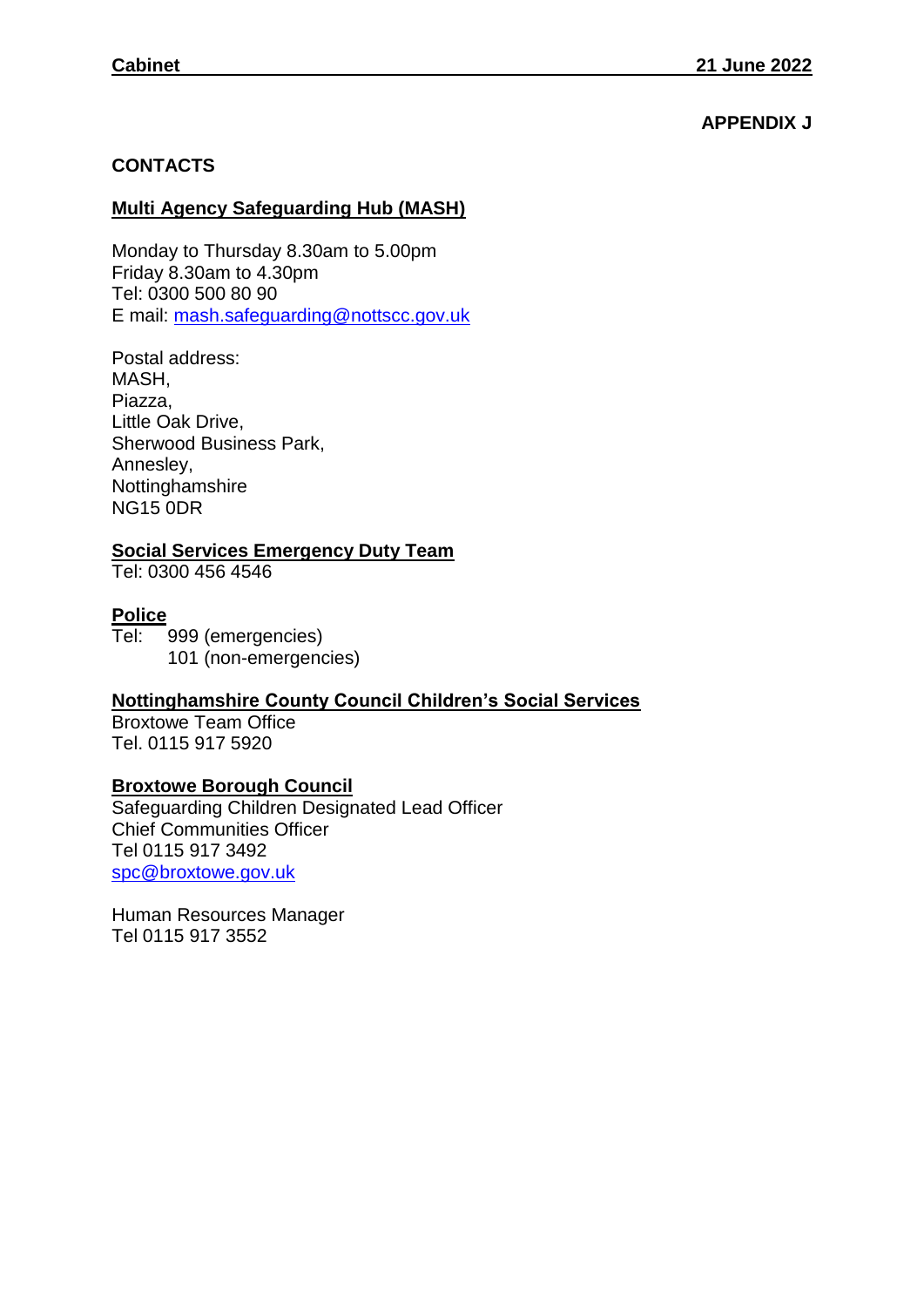# **APPENDIX K**

#### **SIGNS OF CHILD ABUSE**

Child abuse is grouped into four main categories:

- Physical abuse
- **Emotional abuse**
- Sexual abuse
- Neglect

Individual factors or indicators of abuse may not be particularly worrying in isolation, but in combination they can suggest that there is a serious cause for concern.

Identification of child abuse is difficult. The indicators below are not an exhaustive list but should prompt consideration of whether child abuse may be taking place.

#### **PHYSICAL ABUSE**

*Bruises:*

- in children who are not independently mobile
- in babies should always be referred to Children's Social Care
- that are seen away from bony prominences
- to the face, back, abdomen, arms, buttocks, ears and hands
- multiple in clusters
- multiple or uniform shape
- $\bullet$  that carry an imprint of an implement or cord
- with petechiae (dots of blood under the skin) around them.

#### *Bites:*

• Differentiating between adult/child bite on size requires a specialist dentist. If an adult is suspected of biting a child a referral should always be made.

#### *Burns or scalds:*

- with clear outlines which may match an implement
- that are multiple in nature
- on the body away from the hand eg back, shoulders or buttocks
- small round which may be from cigarettes

#### *Scars:*

• multiple, unusual shapes or that suggest a child did not receive appropriate medical treatment.

#### *Fractures:*

- in children under 18 months
- in children that are inconsistent with developmental stage
- alleged unnoticed fractures fractures cause pain and it would be difficult for a carer to be unaware.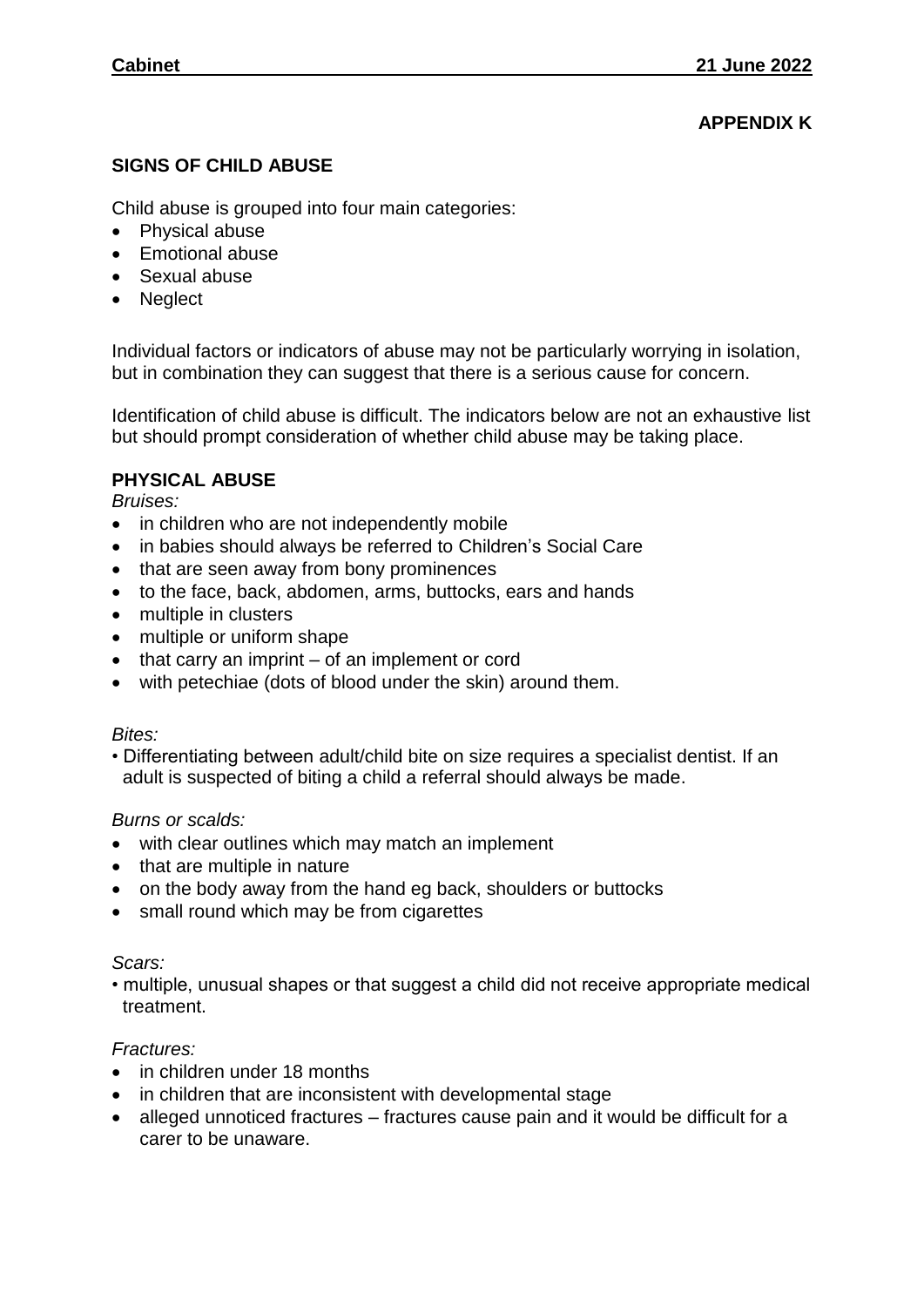*Other injuries:*

- Poisoning, injections, ingestion or other applications of damaging substances (including drugs and alcohol).
- Signs of shaking: may present with unexplained pain, fitting, paralysis, extreme irritability or with less obvious signs, such as increased head circumference, poor feeding, excessive crying, vomiting or associated injury. Excessive crying in babies can be difficult to manage and may make them more vulnerable to inflicted brain injury.
- Female genital mutilation, including female circumcision is abuse and should be reported. If a woman has been circumcised any female children in the family are at increased risk and should be assessed appropriately.

# **EMOTIONAL ABUSE**

- Persistently telling a child they are worthless or unloved
- Bullying a child or frequently making them frightened
- Persistently ridiculing, making fun of or criticising a child
- Abnormally passive, lethargic or attention seeking behaviour
- Specific habit disorders eg. faecal smearing, excessive drinking, eating unusual substances, and self-harm
- Severely delayed social development, poor language and speech development not otherwise explained
- Excessively nervous behaviour such as rocking or hair twisting
- Low self-esteem.

# **SEXUAL ABUSE**

- Recurrent genital or anal symptom (for example, bleeding or discharge) without a medical explanation
- Genital, anal or perianal injury without a suitable explanation
- Anal fissure, without medical explanation
- Unusual sexualised behaviours in a pre-pubertal child
- Pregnancy or sexually transmitted infection, including anogenital warts, in a child younger than 13 years if there is no clear evidence of vertical transmission or blood
- contamination. In 13-15yr if no disclosure of consenting sexual behaviour with a peer. In 16-17yr consider if power imbalance in relationship, sexual exploitation.

# **NEGLECT**

- Ignoring the child's need to interact
- Failing to express positive feelings to the child, showing no emotion in interactions with the child
- Denying the child opportunities for interacting and communication with peers or adults
- Inadequate provision of food
- Exposure to inadequate, dirty and/or cold environments
- Abandoned or left in circumstances without appropriate adult supervision which are likely to endanger them
- Prevented by their carers from receiving appropriate medical advice or treatment